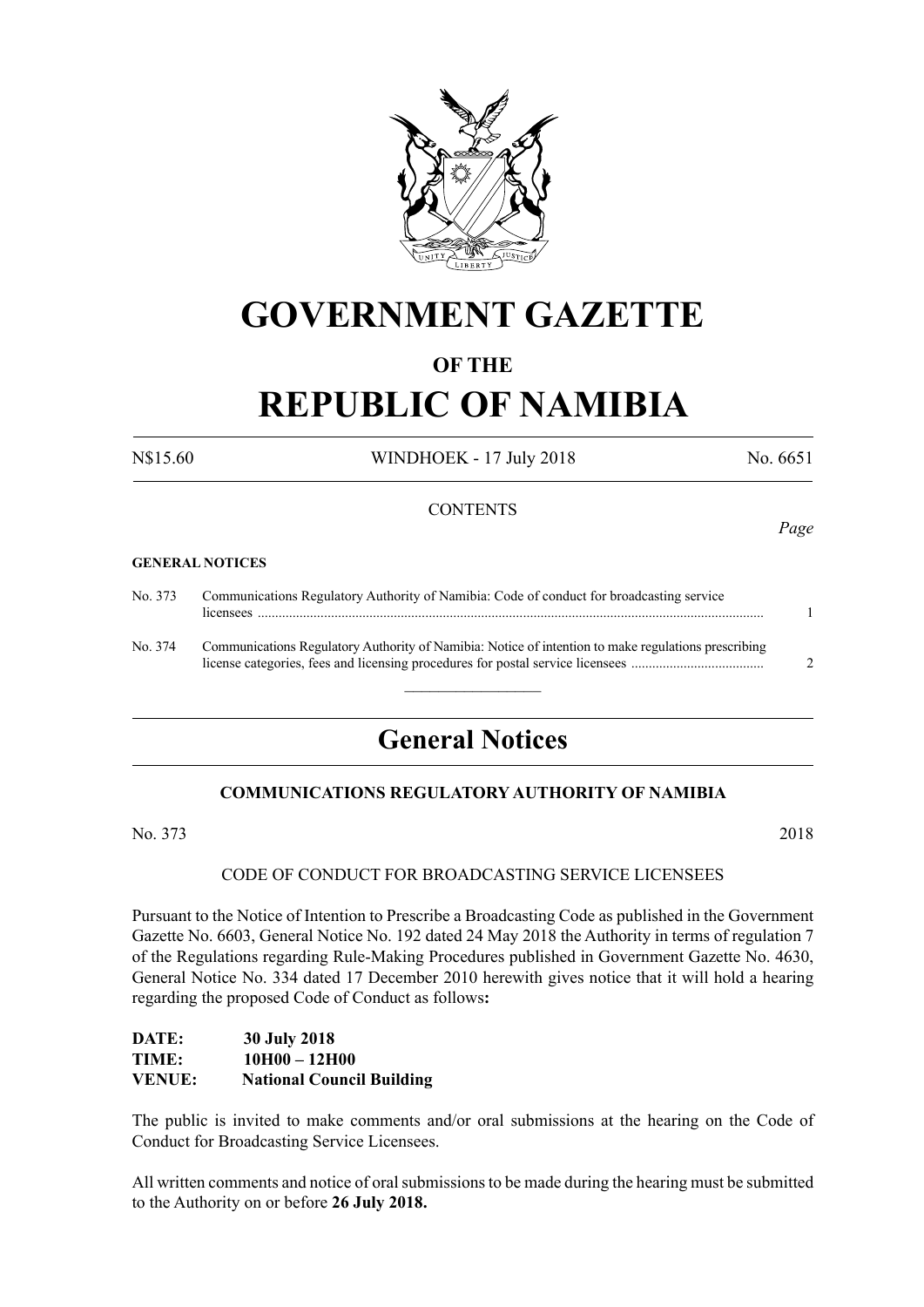#### **All written comments and notice of oral submission must be submitted to the Authority either physically or electronically -**

- 1. By hand to the head offices of the Authority, namely Communications House, 56 Robert Mugabe Avenue, Windhoek;
- 2. By post to the head offices of the Authority namely Private Bag 13309, Windhoek;
- 3. By electronic mail to the following address legal@cran.na;
- 4. By facsimile to the following facsimile number +264 61 222 790; or
- 5. By fax to email to: 088642748.

#### **Oral submissions must -**

- 1. Include a statement of the name and contact details of the person making the oral submissions and the name and contact details of the person for whom the oral submission is made, if different;
- 2. Be clear and concise.

#### **F. KISHI CHAIRPERSON COMMUNICATIONS REGULATORY AUTHORITY OF NAMIBIA**

#### **COMMUNICATIONS REGULATORY AUTHORITY OF NAMIBIA**

 $\overline{\phantom{a}}$  , where  $\overline{\phantom{a}}$ 

No. 374 2018

#### NOTICE OF INTENTION TO MAKE REGULATIONS PRESCRIBING LICENSE CATEGORIES, FEES AND LICENSING PROCEDURES FOR POSTAL SERVICE LICENSEES

The Communications Regulatory Authority of Namibia (hereafter "the Authority") in terms of regulation 4(3) of the Regulations Regarding Rule-Making Procedures published as General Notice No. 334 of 17 December 2010 (hereafter "the Regulations Regarding Rule-Making Procedures") publishes this notice of intention to make "Regulations Prescribing License Categories and Licensing Procedures for Postal Service Licensees", which contains the following:

- 1. A concise statement of the purpose for the proposed Regulations as set out in Schedule 1;
- 2. A draft of the proposed Regulations as set out in Schedule 2.

The Authority in terms of regulation 7 of the Regulations Regarding Rule-Making Procedures further gives notice herewith that it will hold a public hearing regarding the proposed Regulations as follows:

| DATE:         | 8 August 2018 |
|---------------|---------------|
| TIME:         | 08H30         |
| <b>VENUE:</b> | <b>TBA</b>    |

Members of the public are invited to make oral submissions at the aforesaid public hearing subject to the following: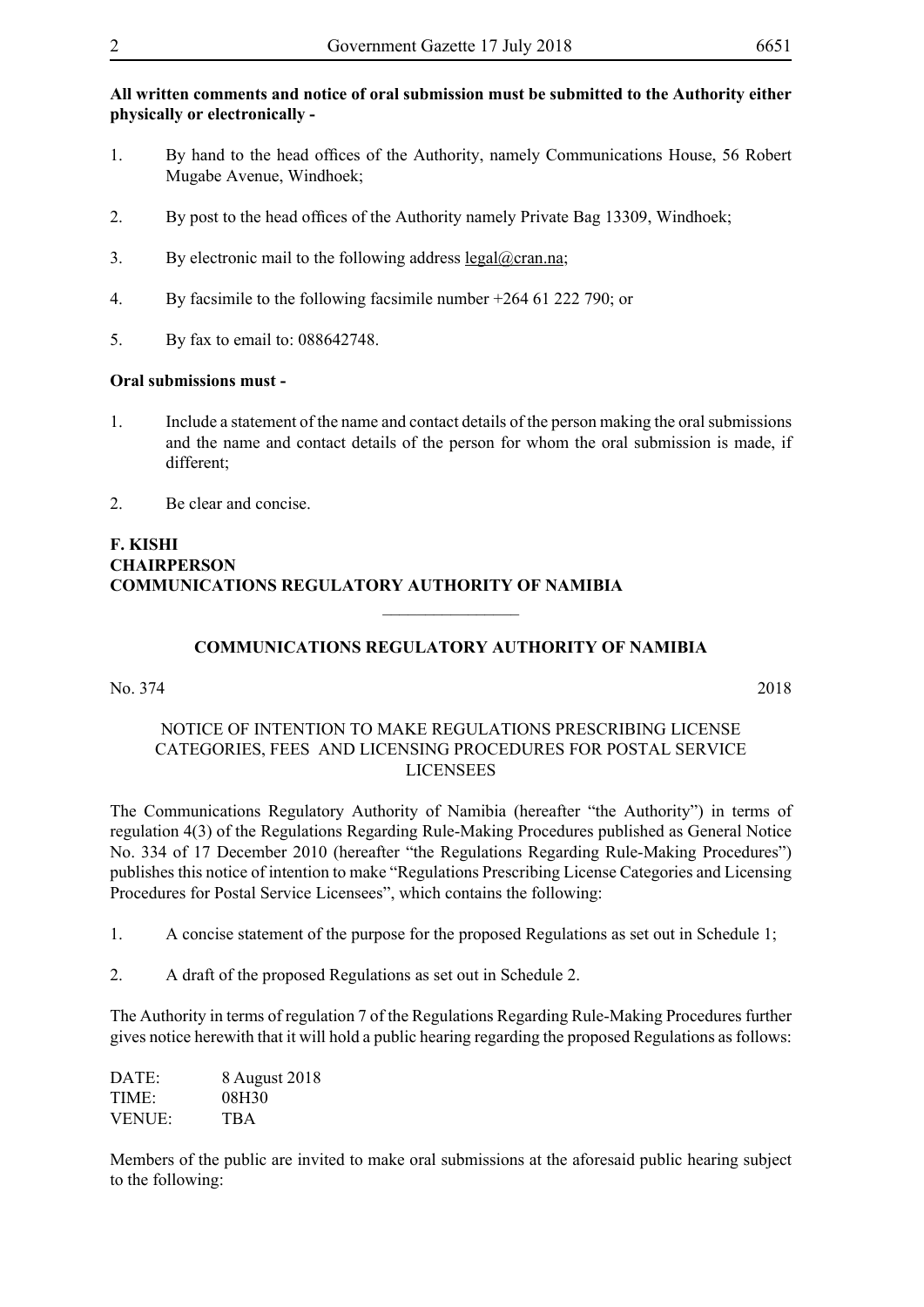- 1. Any person desirous to make oral submissions at the aforesaid public hearing must deliver written notice thereof to the Authority not later than 5 days before the date of the hearing. Such written notice must be accompanied by concise statement setting out the basis and rationale of the oral submissions.
- 2. Oral submissions made at the aforesaid public hearing must
	- (a) Include a statement of the name and contact details of the person making the oral submissions and the name and contact details of the person of entity on whose behalf the oral submissions are made, if different;
	- (b) Be clear and concise.
- 3. The aforesaid notice of oral submissions and concise statement must be delivered to the Authority either physically or electronically as follows -
	- (a) By hand to the head offices of the Authority, namely Communications House, 56 Robert Mugabe Avenue, Windhoek;
	- (b) By post to the head offices of the Authority namely Private Bag 13309, Windhoek;
	- (c) By electronic mail to the following address  $\text{legal@cran.na}$ ;
	- (d) By facsimile to the following facsimile number +264 61 222 790; or
	- (e) By fax to email to: 088642748.

Members of the public are further invited to make written submissions to the Authority no later than 31 days from the date of publication of this notice of intention to make regulations, in the manner set out below for making written submissions.

Reply comments to written submissions may be submitted to the Authority.

- (a) no later than 15 days after the time for the making of written submissions has lapsed; or
- (b) if the opportunity for the submission of reply comments is published in a subsequent Gazette, after the lapse of 14 days from the date of such publication.

All written submissions must-

- (a) contain the name and contact details of the person making the written submissions and the name and contact details of the person or entity on whose behalf the written submissions are made, if different; and
- (b) be clear and concise.

All written submissions must be delivered to the Authority in the manner provided above for the delivery of notices of oral submissions.

#### **F. KISHI CHAIRPERSON OF THE BOARD COMMUNICATIONS REGULATORY AUTHORITY OF NAMIBIA**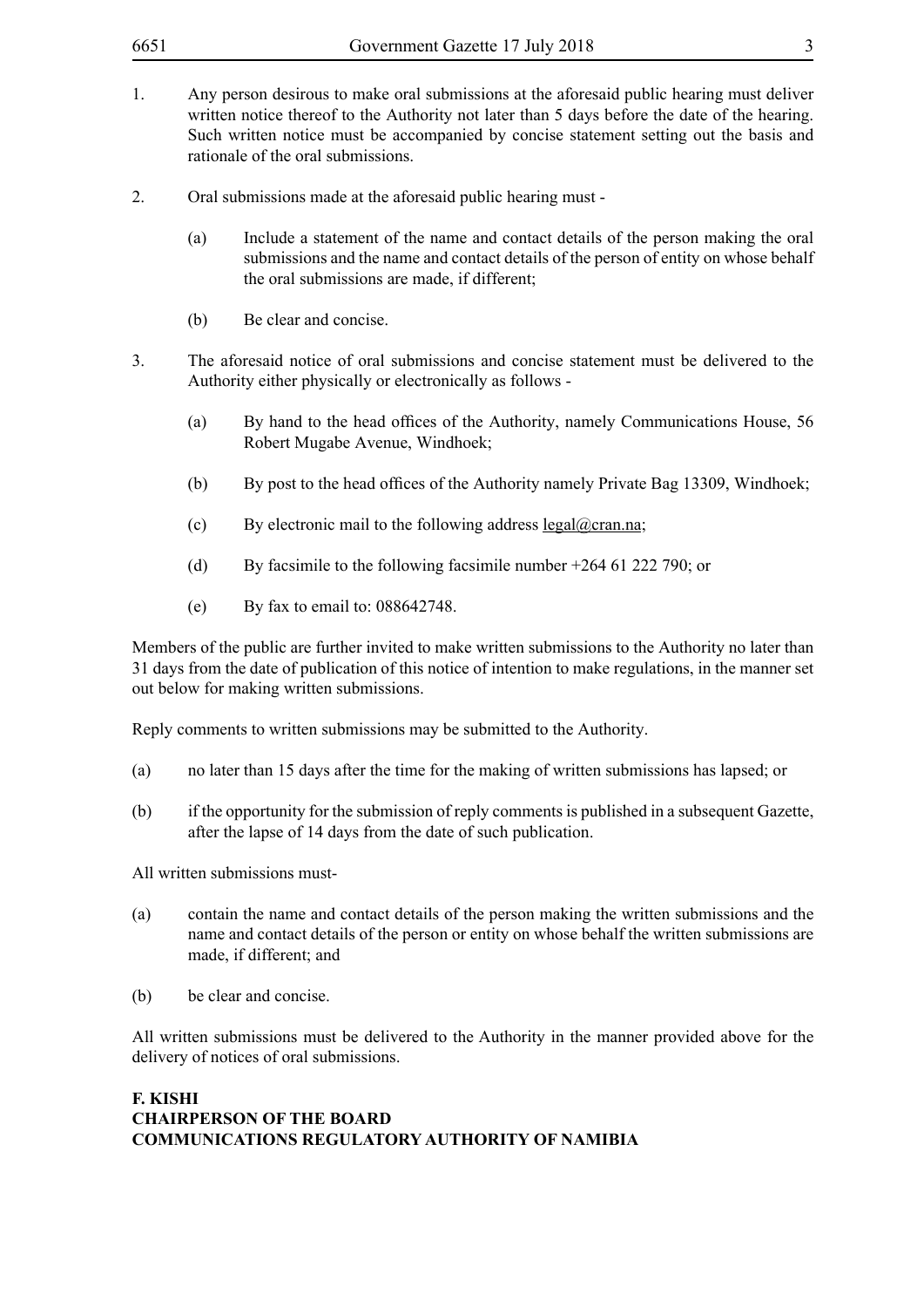#### **SCHEDULE 1**

#### **CONCISE STATEMENT OF PURPOSE**

The objects of the proposed Regulations are to –

- 1. prescribe license categories for postal services providers;
- 2. set up a formalised process for the granting, amendments, transfers, renewals and withdrawals and suspensions of postal services licences;
- 3. have an established licensing regime through license applications for the postal sector from the day of coming into force of Part 7 of the Communications Act, 2009 (Act No. 8 of 2009).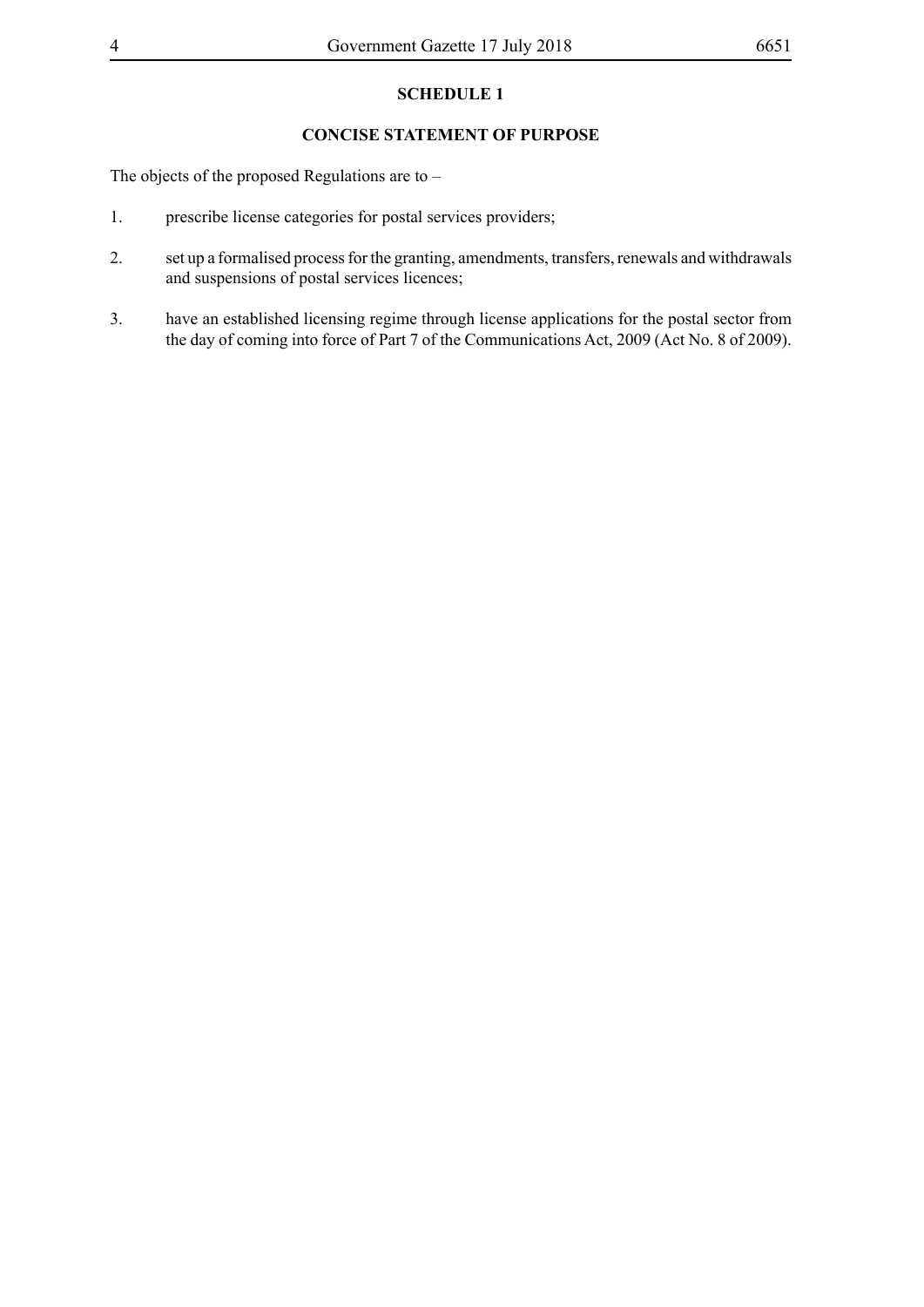#### **SCHEDULE 2**

#### COMMUNICATIONS REGULATORY AUTHORITY OF NAMIBIA

No. 2018

#### PROPOSED REGULATIONS PRESCRIBING LICENSE CATEGORIES AND LICENSING PROCEDURES FOR POSTAL SERVICE LICENSEES: COMMUNICATIONS ACT, 2009

In terms of section 98 read with section 129 of the Communications Act, 2009 (Act No. 8 of 2009) the Communications Regulatory Authority, with the approval of the Minister responsible for Communications, makes the Regulations set out in the Schedule.

#### **F. KISHI CHAIRPERSON OF THE BOARD COMMUNICATIONS REGULATORY AUTHORITY OF NAMIBIA**

#### **SCHEDULE**

#### ARRANGEMENT OF REGULATIONS

#### PART 1 INTRODUCTORY PROVISIONS

- 1. Definitions
- 2. Objects and application of Regulations
- 3. Submission of documents to the Authority

#### PART 2

#### POSTAL SERVICE LICENSES

- 4. Categories of postal service licenses
- 5. Application procedures for NamPost to obtain public operator postal license
- 6. Application procedures for courier service license
- 7. Duration of and conditions pertaining to postal service license
- 8. Material breaches of postal service license
- 9. Renewal of postal service licenses
- 10. Transfer of postal service licenses
- 11. Refusal to issue or approve the transfer of a postal service license
- 12. Amendment of postal service license

#### PART 3

#### LICENSE FEES

13. License fees

#### PART 4 ENFORCEMENT

14. Regulatory actions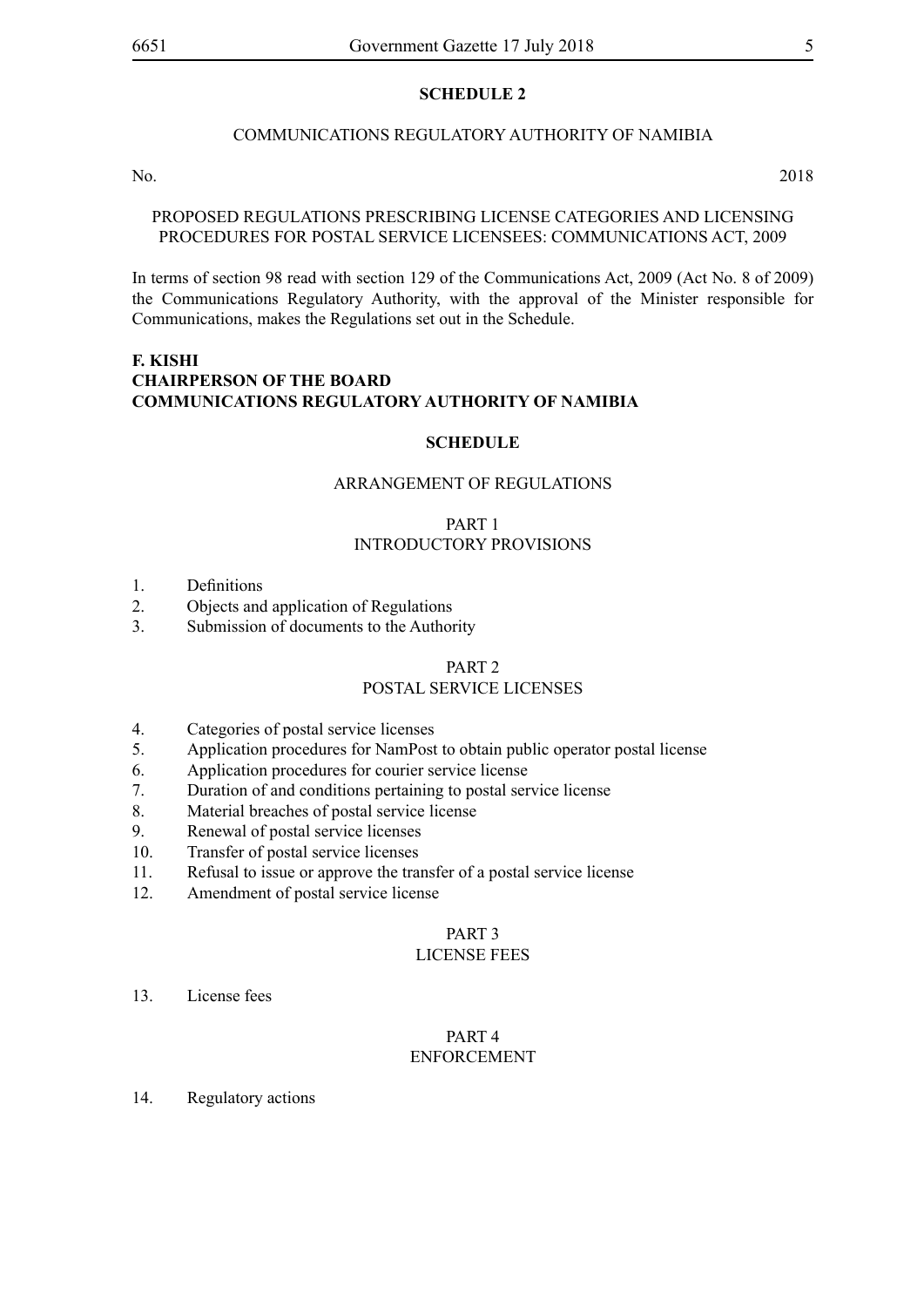#### PART 5 GENERAL

- 15. Accounts
- 16. Time frames for decisions
- 17. Confidential information
- 18. Record of proceedings
- 19. Publication of licensing decisions and register of licenses
- 20. Reconsideration

#### PART 1 INTRODUCTORY PROVISIONS

#### **Definitions**

**1.** In these Regulations, any word or expression to which a meaning is assigned in the Act has that meaning, and –

"Act" means the Communications Act, 2009 (Act No. 8 of 2009);

"Cost Accounting Regulations" means the Regulations Setting Out Cost Accounting Procedures and Reporting Requirements, 2013 published as General Notice No. 474 of 6 December 2013;

"courier services licence" means a license issued in terms of **regulation 7** enabling the licensee to render courier services;

"NamPost" means Namibia Post Limited established by section 2(1)(a) of the Posts and Telecommunications Companies Establishment Act, 1992 (Act No. 17 of 1992);

"postal article" means any letter, telegram, postcard, reply postcard, letter card, envelope, book, packet, pattern, or sample packet or any parcel or other article when in the course of transmission by a postal service licensee;

"postal service license" or "licence" means a –

- (a) public operator postal license;
- (b) courier service license;

"postal service licensee" or "licensee" means the holder of a license;

"public operator postal license" means a license issued in terms of **regulation 5** to NamPost to render postal services;

"universal postal services" means postal services provided within the scope of priority and nonpriority items including letters and postal cards, literatures for the blind and the deaf, postal parcels, and special mail bags containing newspapers, periodicals, books and similar documentations for the same addressee.

#### **Objects and application of Regulations**

- **2.** (1) The objects of these Regulations are to -
- (a) prescribe postal service license categories;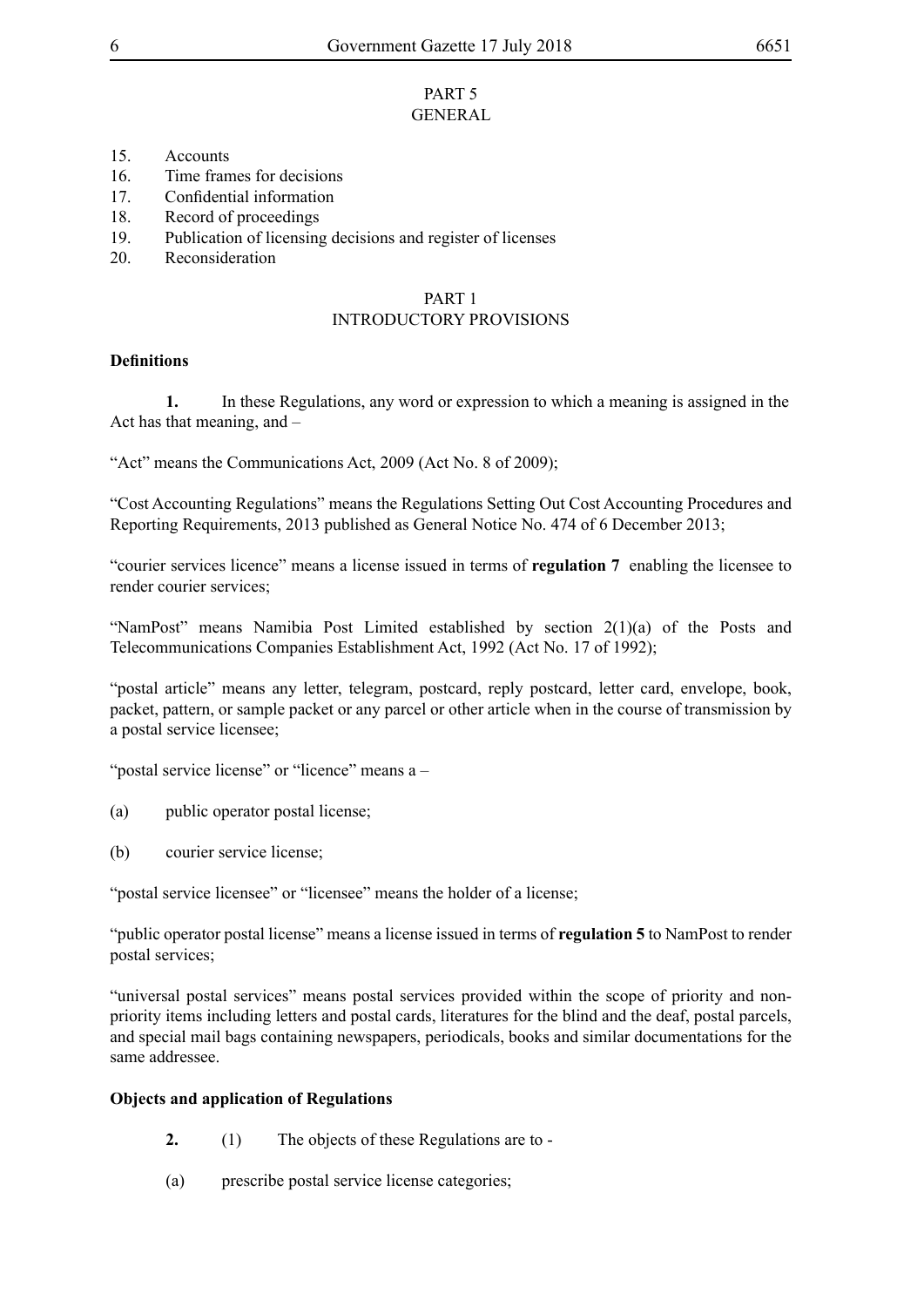- (b) regulate the issue, amendment, transfer and renewal of postal service licenses; and
- (c) determine the fees for the issue, amendment, transfer and renewal of postal service licenses.
- (2) These Regulations apply to all postal service licensees.

(3) Notwithstanding subregulation (2), the Authority may, upon written application and on good cause shown, exempt a postal service licensee from any of the provisions of these Regulations.

#### **Submission of documents to the Authority**

**3.** Whenever documents are required to be delivered to the Authority, such documents must be delivered physically or electronically –

- (a) by hand to an employee of the Authority at its principal place of business, being Communication House, No. 56 Robert Mugabe Avenue, Windhoek;
- (b) by post mailed to Private Bag 13309, Windhoek;
- (c) by electronic mail sent to legal@cran.na;
- (d) by facsimile faxed to  $+264$  61 222 790; or
- (e) in any other manner or to any other address specified by the Authority from time to time.

#### PART 2 POSTAL SERVICE LICENSES

#### **Categories of postal service license**

**4.** An application may be made for the following categories of postal service license, namely-

- (a) public operator postal license;
- (b) courier service license.

#### **Application procedures for NamPost to obtain public postal service license**

**5.** (1) Within six months from (*the date that the Minister published the notice contemplated in section 95(2) of the Act*) NamPost must apply to the Authority for a public operator postal license.

(2) The application referred to in subregulation (1) must be made on **Form 1**.

(3) The application must be accompanied by the following information and documentation, namely –

- (a) the company registration number of NamPost;
- (b) the name of a contact person responsible for liaison with the Authority on issues pertaining to these Regulations and the following contact details of that person –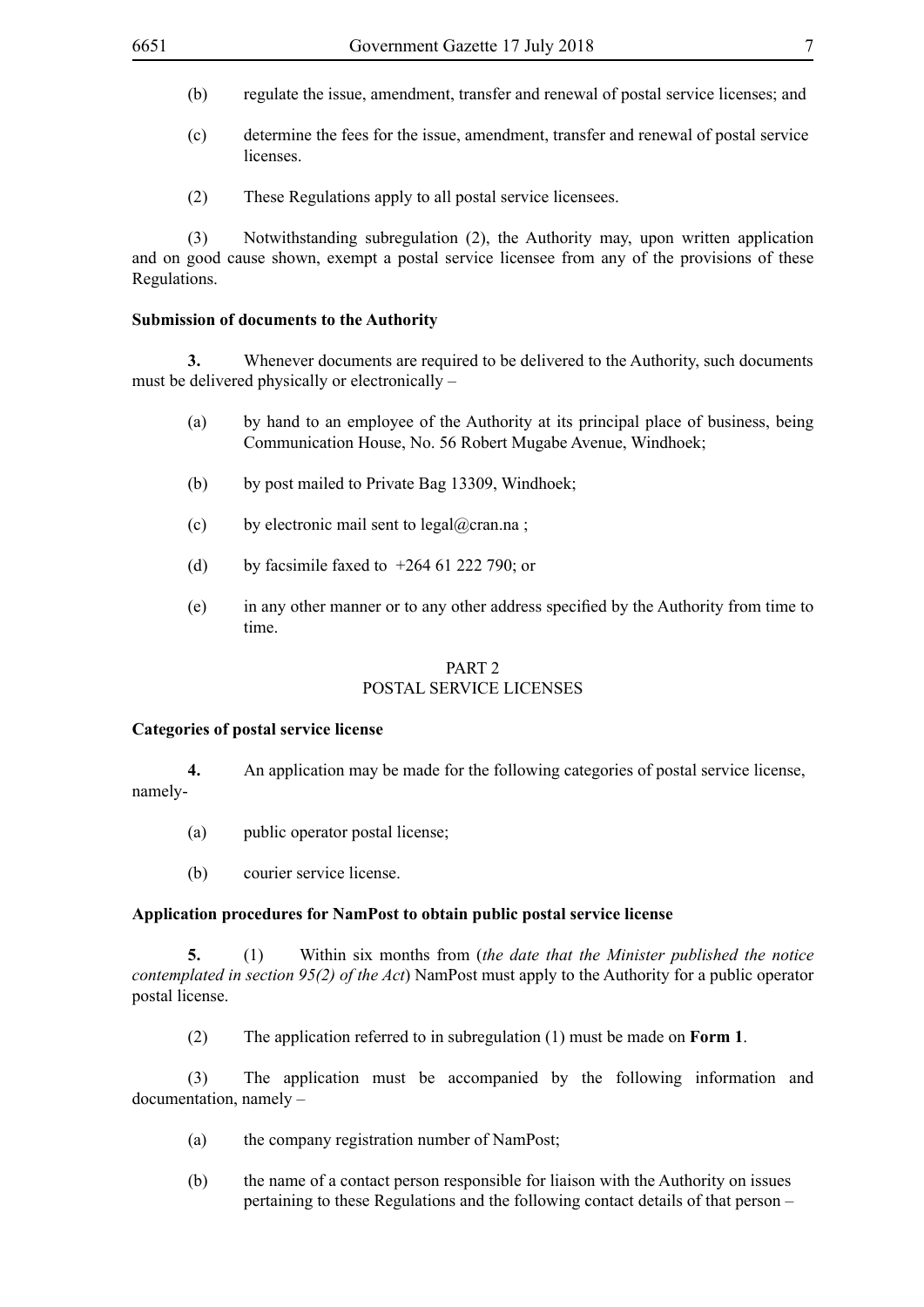- (i) physical address;
- (ii) postal address;
- (iii) telephone number or numbers;
- (iv) facsimile number or numbers; and
- (v) electronic mail address or addresses;
- (c) full details of all ownership interests in NamPost;
- (d) a complete, accurate and concise statement of the postal services, as well as any other services being provided by NamPost; and
- (e) any other information that NamPost believes might be relevant to the Authority in considering the application.
- (4) The application must be accompanied by the application fee referred to in **regulation 14**.

 (5) The Authority must, after having satisfied itself that NamPost complies with subregulation (3) issue to NamPost a public operator postal license in the form determined, and subject to the conditions imposed, by the Authority.

(6) The public operator postal license issued to NamPost in terms of this regulation entitles it to only transmit a postal article which does not exceed 30 kilograms in weight.

#### **Application procedures for courier service license**

**6.** (1) In terms of section 98(d) of the Act, the expedited pick-up and delivery of postal articles involving the transport of such packages or documents from one place to another within Namibia or from Namibia to an international destination are deemed to be postal services for the purposes of Chapter VII of the Act.

(2) Every person who immediately before the commencement of these Regulations was rendering courier services in Namibia must, within 12 months after the commencement of these Regulations, apply to the Authority for a courier service license, if that person intends to continue rendering such courier services.

(3) Any person who after the commencement of these Regulations intends to render courier services in Namibia must, subject to the provisions of these Regulations, apply to the Authority for a courier service license.

(4) An application referred to in subregulation (2) or (3) must be made on **Form 2**.

(5) An application referred to in subregulation (2) or (3) must be accompanied by the following information and documentation, namely –

- (a) the full and official name of the applicant, and if the applicant is a juristic person, the registration number of that person;
- (b) the name of a contact person responsible for liaison with the Authority on issues pertaining to these Regulations and the following contact details of that person –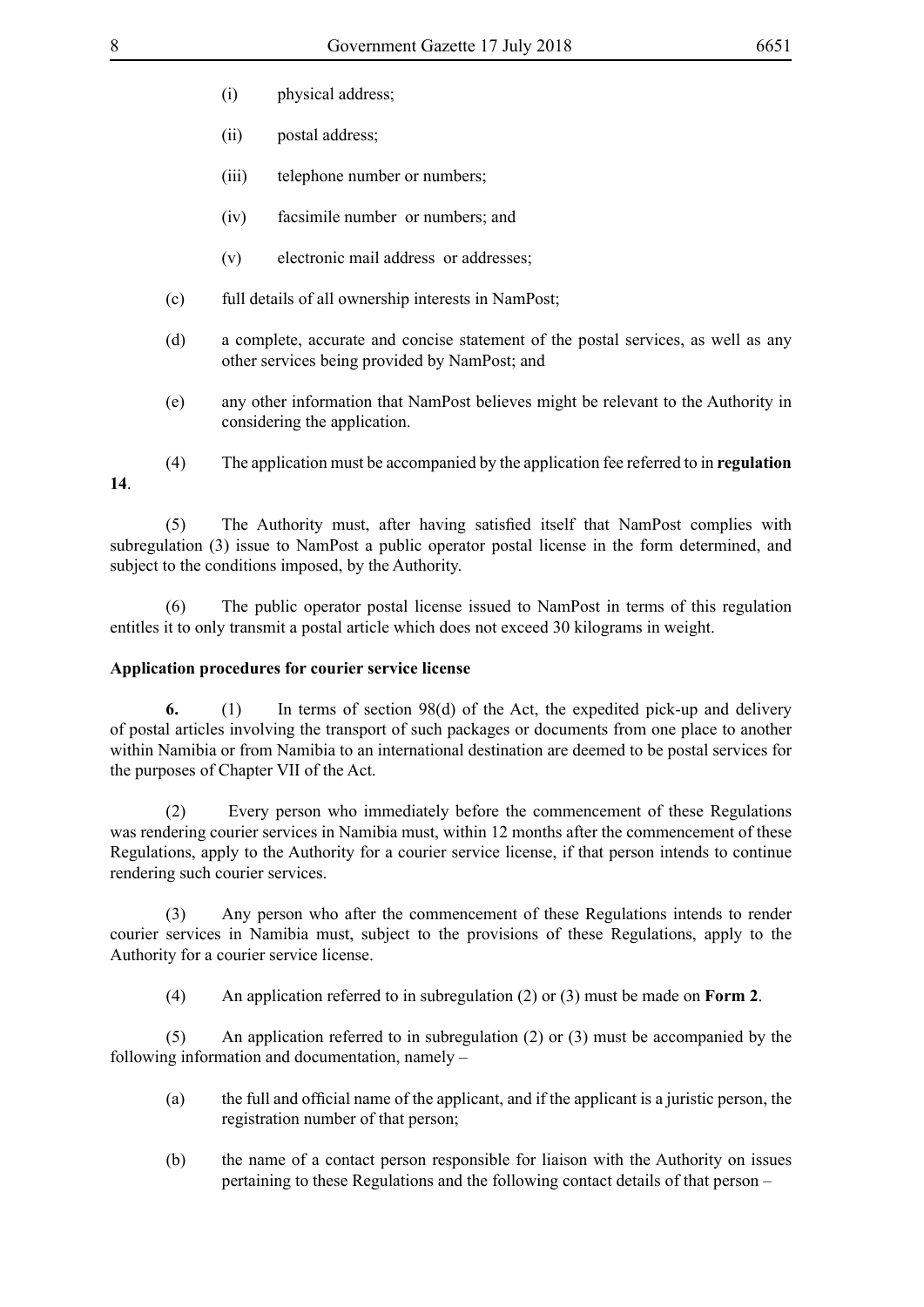- (i) physical address;
- (ii) postal address;
- (iii) telephone number or numbers;
- (iv) facsimile number or numbers; and
- (v) electronic mail address or addresses;
- (c) full details of all ownership interests in the applicant, including the identity and nationality of holders of such ownership interests and if the holder of any ownership interests is a juristic person, full details of all ownership interests in the juristic person;
- (d) full details regarding foreign ownership interests in the applicant, if any;
- (e) where the applicant is a company or close corporation, a certificate of incorporation issued by the relevant official employed by the Ministry responsible for Trade;
- (f) a complete, accurate and concise business plan detailing the courier services, including any other services being provided or to be provided by the applicant;
- (g) a detailed statement of the expertise and experience of the applicant to render courier services including but not limited to-
	- (i) evidence of the financial and human resources of the applicant necessary to render courier services;
	- (ii) a description of the key personnel of the applicant, including their detailed curriculum vitae; and
	- (iii) such other information required by the Authority in a particular case;
- (h) a description of the geographical area and delivery routes for which the applicant intends to render the courier services; and
- (i) any other information required by the Authority or that the applicant believes might be relevant to the Authority in considering the application.

(6) A person may not be licensed to provide a courier service in terms of this regulation unless that person undertakes-

- (a) to receive, collect and deliver postal articles;
- (b) to track and trace the whereabouts of any item received or collected for delivery by such person's business undertaking;
- (c) to deliver items within a definite time, in the case of deliveries across international borders;
- (d) to deliver items within Namibia on the date of receipt thereof or at the latest by l3h00 on the next working day; or
- (e) to clear items through customs, where applicable.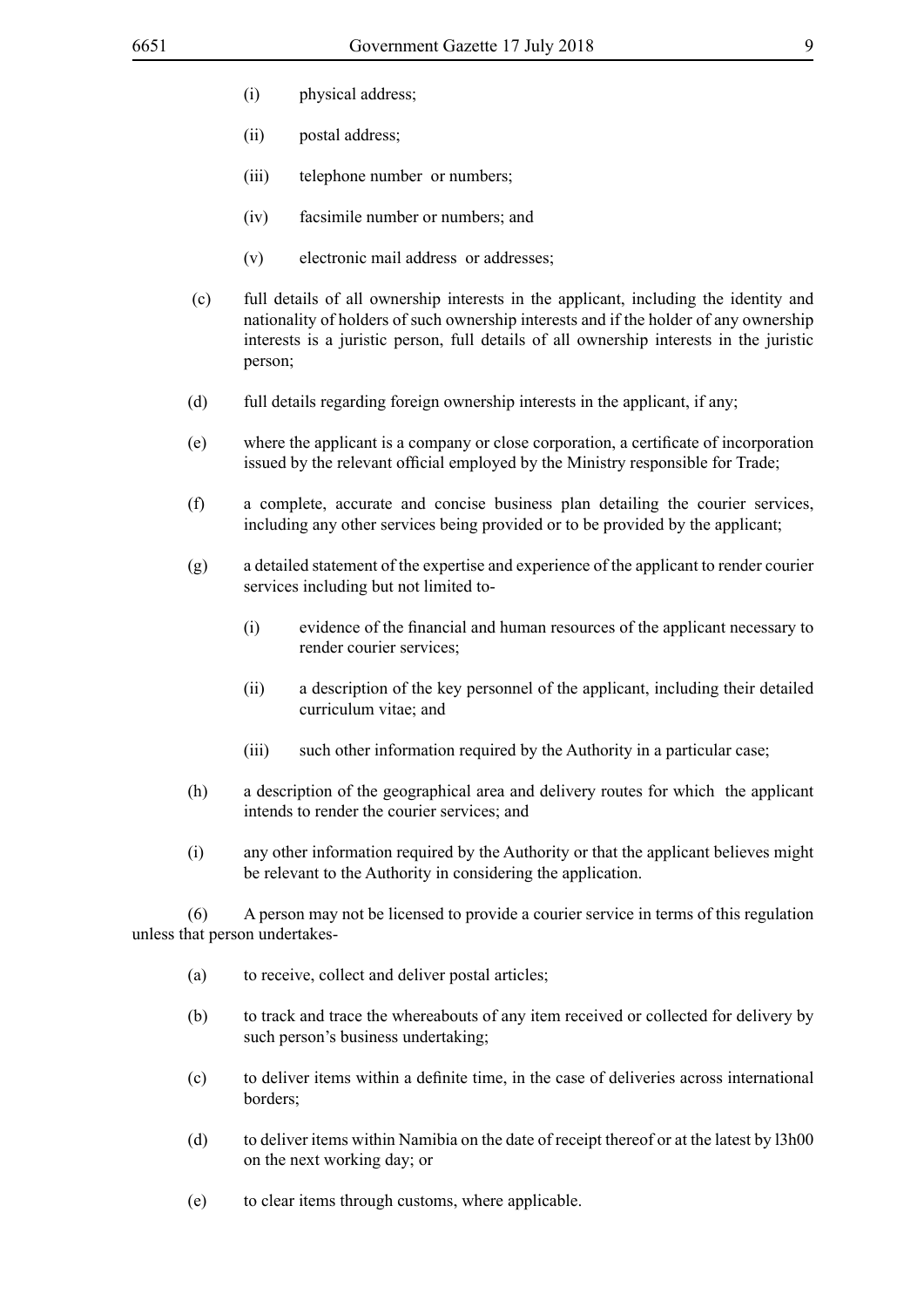(7) An application referred to in subregulation (3) or (4) must be accompanied by the application fee referred to in **regulation 13**.

 (8) The Authority must, after having satisfied itself that an applicant complies with subregulation (5) and (6) issue to the applicant a courier service license in the form determined, and subject to the conditions imposed, by the Authority.

#### **Duration of and conditions pertaining to postal service license**

- **7.** (1) A-
- (a) public operator postal license issued to NamPost is valid indefinitely;
- (b) a courier service license is valid for 15 years.

(2) Without limitation to any other conditions that the Authority may impose in respect of a postal service license in terms of the provisions of the Act, a license may specify –

- (a) guidelines, in accordance with Constitution and Convention of the Universal Postal Union and other international agreements on postal services, to be adopted in the operation of the postal service;
- (b) universal service obligations to be undertaken by the licensee; or
- (c) performance specifications to which the licensee must conform.

#### **Material breaches of postal service license**

**8.** Without limiting any other grounds on which the Authority may withdraw or suspend a postal service licence in terms of the Act, the following events, whether specified as a licence condition or not, constitute material breaches of a postal service licence by a postal service licensee justifying the withdrawal or suspension of the licence concerned –

- (a) failure by the licensee to offer services within six months of the issue of a licence;
- (b) failure by the licensee to meet any quality of service targets as may be determined by the license conditions applicable to the licence or prescribed by the Authority by way of regulation in accordance with section 98 of the Act;
- (c) insolvency of a licensee or its liquidation in terms of any laws in force in Namibia or any other country;
- (d) failure by a licensee to obtain insurance cover for indemnity purposes as determined by the Authority; or
- (e) failure by a licensee to pay any fees or contributions determined by these Regulations or any penalty imposed by the Authority in terms of the Act;
- (f) material failure to comply with a license condition;
- (g) submission of false or deliberately misleading information to the Authority;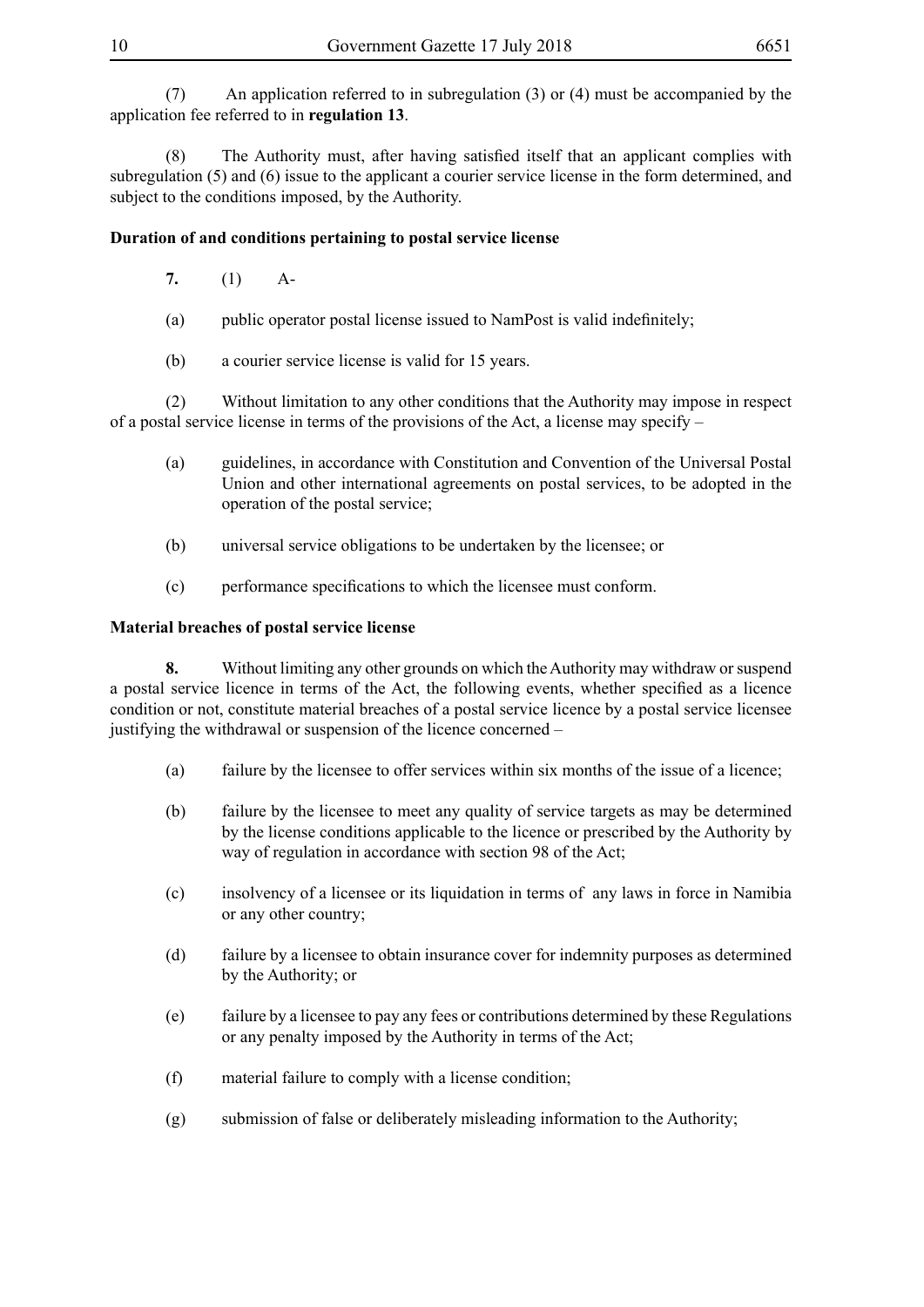#### **Renewal of postal service licenses**

**9.** (1) The Authority may renew a postal service licence on the application of a postal service licensee on **Form 3**.

(2) An application referred to in subregulation (1) must comply with the requirements for applications for the categories of postal service license contemplated in **regulations 5** and **6**.

(3) A licensee referred to in subregulation (1) must, not earlier than six months and not later than 60 days before the date of expiration of an existing postal service licence, submit to the Authority –

(a) the application for renewal of such licence; or

(b) written notice of the licensee's intention to terminate the licence.

(4) A postal service license must be renewed for the same periods referred to in **regulation 7(1)**.

(5) An application referred to in subregulation (1) must be accompanied by the application fee referred to in **regulation 13**.

#### **Transfer of postal service licenses**

**10.** (1) A postal service license must be used solely by the holder thereof and is only transferable to another person with the prior approval of the Authority upon application for such transfer by such other person.

(2) An application referred to in subregulation (1) must be on **Form 4**

(3) The aforesaid application must be accompanied by the following information and documentation, namely –

- (a) the full and official name of the applicant, and if the applicant is a juristic person, the registration number of that person;
- (b) the name of a contact person responsible for liaison with the Authority on issues pertaining to these Regulations and the following contact details of that person –
	- (i) physical address;
	- (ii) postal address;
	- (iii) telephone number or numbers;
	- (iv) facsimile number or numbers; and
	- (v) electronic mail address or addresses;
- (c) full details of all ownership interests in the applicant, including the identity and nationality of holders of such ownership interests and if the holder of any ownership interests is a juristic person, full details of all ownership interests in the juristic person;
- (d) full details regarding foreign ownership interests in the applicant, if any;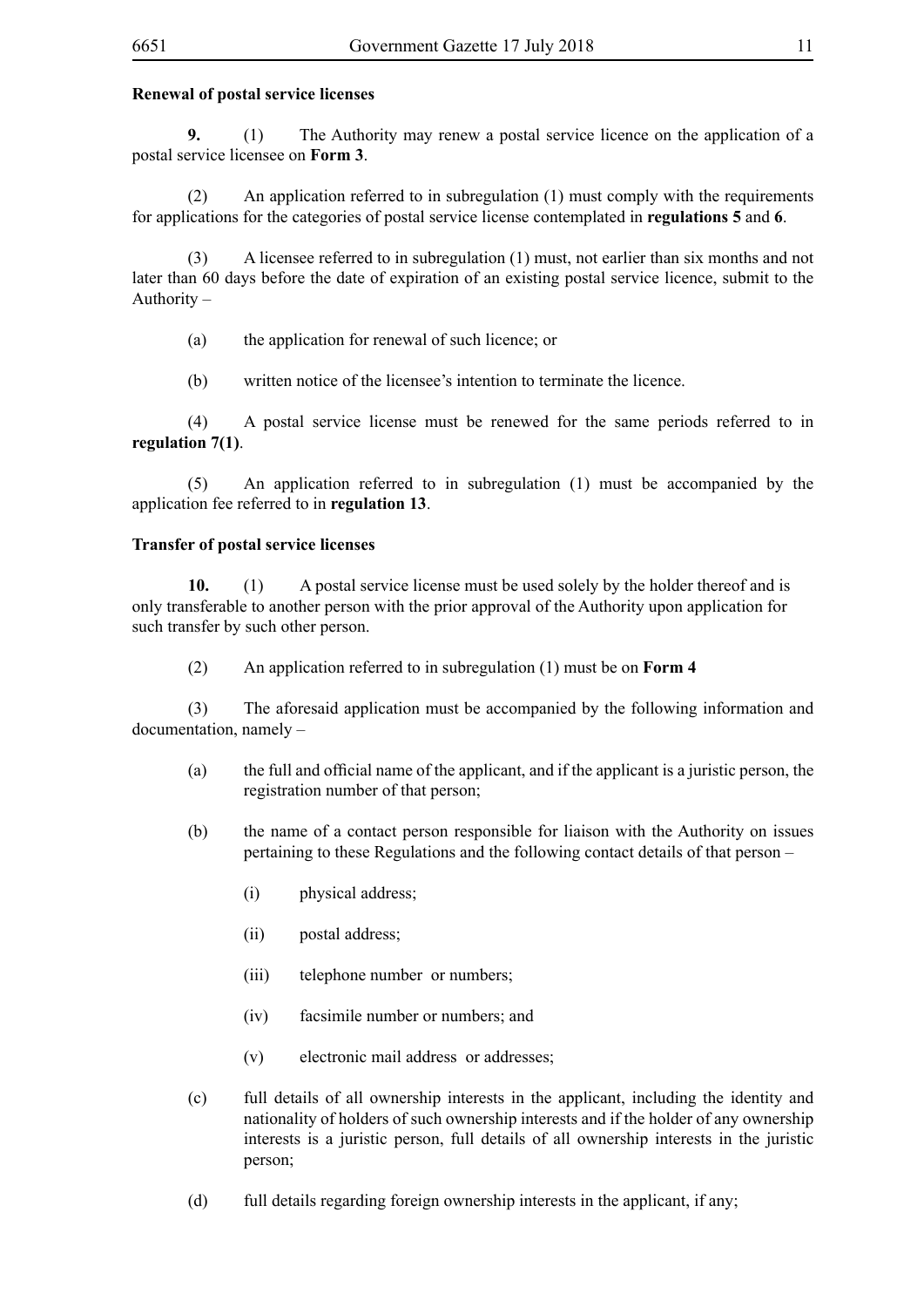- (e) where the applicant is a company or close corporation, a certificate of incorporation issued by the relevant official employed by the Ministry responsible for Trade;
- (f) a detailed statement of the expertise and experience of the applicant to render the services for which the postal service license was issued (in this regulation referred to as "the services") including but not limited to-
	- (i) evidence of the financial and human resources of the applicant necessary to render the services; and
	- (ii) a description of the key personnel of the applicant, including their detailed curriculum vitae; and
- (g) any other information required by the Authority or that the applicant believes might be relevant to the Authority in considering the application.

(4) An application referred to in subregulation (1) must be accompanied by the application fee referred to in **regulation 13**.

 (5) The Authority must, after having satisfied itself that an applicant complies with subregulation (3) and in the case of a courier service license also complies with **regulation 6(6)** approve the transfer of the postal service license in the form determined, and subject to the conditions imposed, by the Authority.

(6) If the Authority approves the transfer of postal service license, it must endorse on such license the details of the new holder of the license.

#### **Refusal to issue or approve the transfer of a postal service license**

**11.** (1) If the Authority intends to refuse to issue or approve the transfer of a postal service license, the Authority must inform the applicant of the reasons for such intended refusal and invite the applicant to make written submissions on why such issue or transfer should not be refused.

(2) After consideration of the written submissions referred to in subregulation (1), the Authority may-

- (a) issue to the applicant a postal service license;
- (b) approve the transfer of the postal service license to the applicant,

in the form determined, and subject to the conditions imposed, by the Authority; or

(c) refuse to issue or approve the transfer of the postal service license, whereupon

the Authority must inform the applicant of the reasons for such refusal.

#### **Amendment of postal service license**

**12.** (1) A postal service licensee may on **Form 5** apply to the Authority for amendment of that licensee's postal service licence.

(2) Any changes to a postal service licensee's name and details of contact persons do not require prior approval from the Authority, but the Authority must be notified of the impending change at least 14 days prior to the effective date.

(3) An application referred to in subregulation (1) must –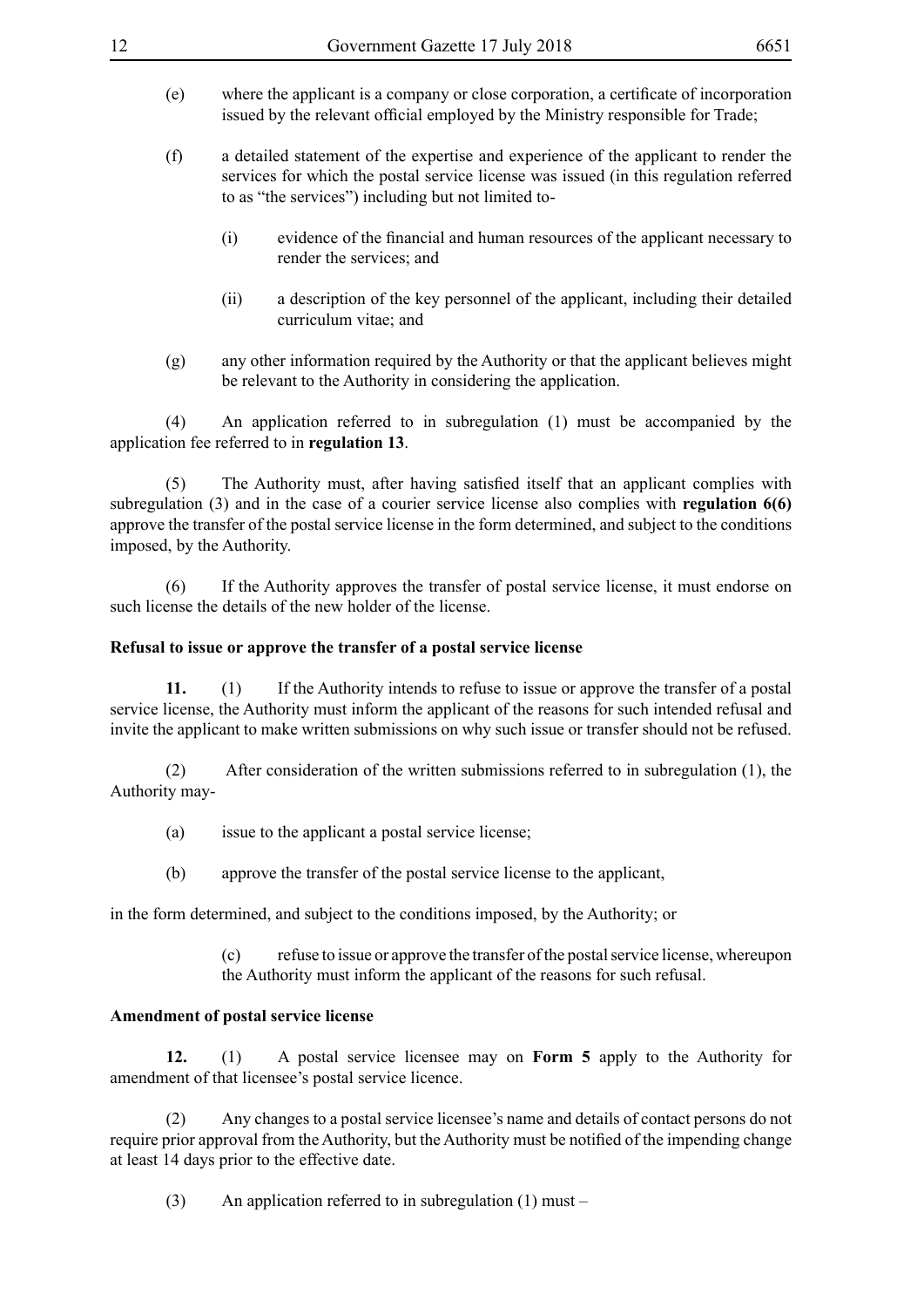- (a) contain a copy of the licensee's postal service license;
- (b) set out the reasons for the proposed amendment; and
- (c) include any other information the applicant believes might be relevant to the Authority in considering the application.

(4) An application referred to in subregulation (1) must be accompanied by the application fee referred to in **regulation 13**.

(5) Where the Authority proposes to amend a postal service licence the Authority must notify the postal service licensee in writing accordingly and in its notice specify –

- (a) the proposed amendment; and
- (b) the reasons for the proposed amendment; and
- (c) the date on which the Authority intends to effect the amendment, not being earlier than 30 days from the date on which the Authority serves the notice on the licensee.

 (6) The postal service licensee must respond to a notification in terms of subregulation (5) within 30 days from the date on which the Authority serves the notice on the licensee.

(7) If the postal service licensee does not respond the Authority may within the period required in terms of subregulation (6), amend the licence in the manner specified in the notice.

(8) Where the postal service licensee responds within the period required in terms of subregulation (6), the Authority may amend or refrain from amending the postal service licence taking into consideration the representations made by the licensee.

#### PART 3

#### LICENSE FEES

#### **License fees**

**13.** (1) The fees payable in relation to each of the different categories of postal service license are set out in the table below, as follows:

| <sup>1</sup> Category of License | <b>New License</b><br>Application | Amendment  | <b>Transfer</b><br>of license | Renewal    |  |
|----------------------------------|-----------------------------------|------------|-------------------------------|------------|--|
| Public operator postal license   | N\$ 10 000                        | N\$ 10 000 | N\$ 10 000                    | N\$ 10 000 |  |
| Courier service license          | N\$ 10 000                        | N\$ 10 000 | N\$ 10 000                    | N\$ 10 000 |  |

#### PART 4 ENFORCEMENT

#### **Regulatory actions**

**14.** (1) The Authority may exercise any of the powers conferred upon it in terms of the Act for ensuring compliance of these Regulations.

- (2) Without detracting from or limiting the generality of subregulation (1), the Authority-
- (a) shall prosecute regulatory offences and enforce the provisions of these Regulations in terms of sections 114 to 127 of the Act, where applicable;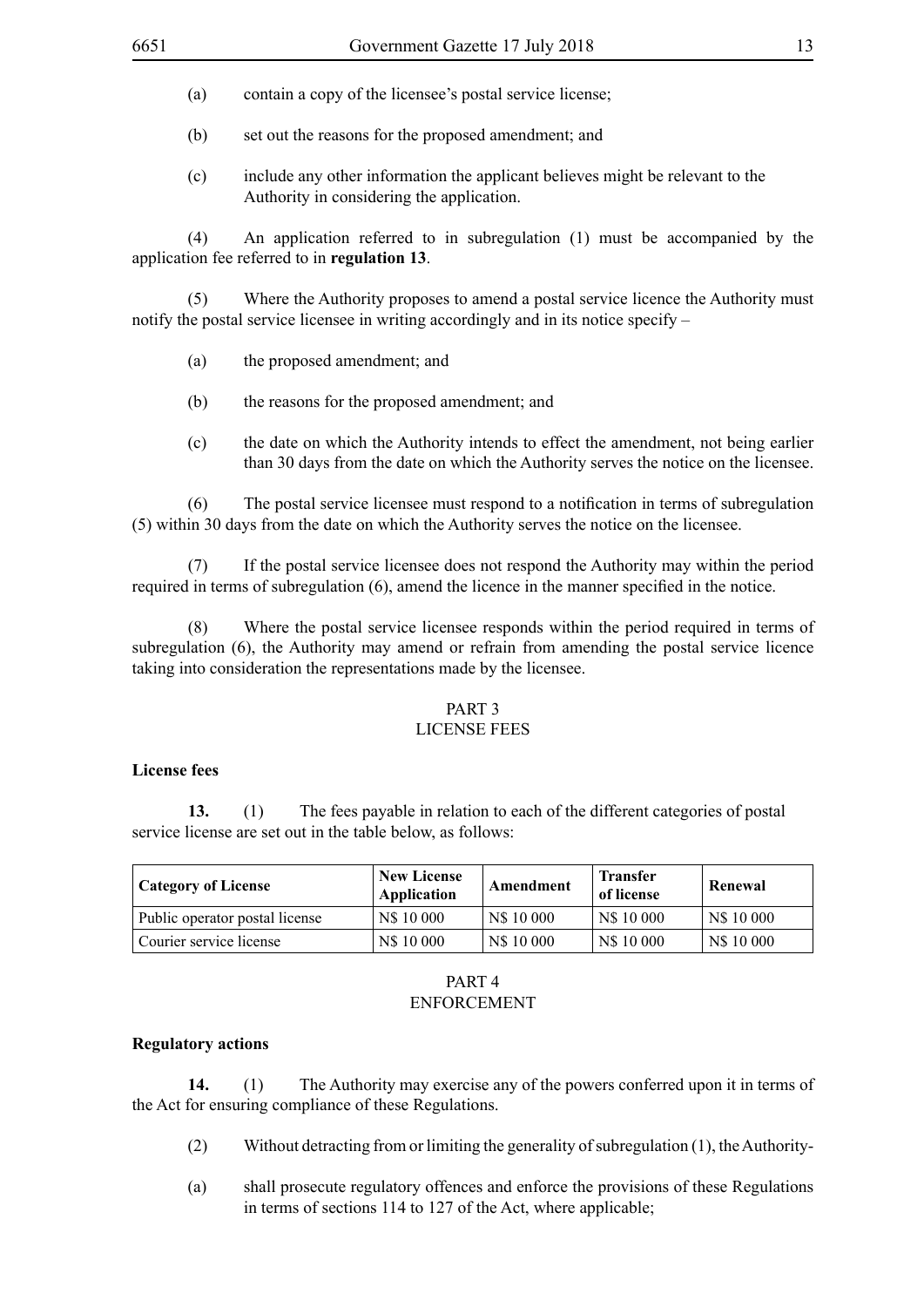(b) may approach a court of law to obtain urgent interdictory or other suitable relief in respect of any licensee or other person who contravenes the provisions of these Regulations.

(3) In the exercise of its powers and functions in terms of these Regulations, the Authority may act of its own accord or upon a complaint from an aggrieved person.

#### PART 5 GENERAL

#### **Accounts**

**15.** A licensee must comply with the Cost Accounting Regulations.

#### **Time frames for decisions**

**16.** (1) If any applicant does not provide all of the information required by these Regulations in the time provided, the Authority may refuse to issue a postal service license or approve the transfer of such license.

(2) The Authority must, in respect of any license application or application for transfer or amendment of a license make a decision within 60 days from the date of the last written submissions of the applicant.

(3) In the event the Authority is unable to render a decision within 60 days of the date of an applicant's last written submissions, the Authority will inform the applicant of its inability and the reasons for such inability and what measures are being taken to address the matter urgently, which matter must then be addressed within a further maximum period of 60 days, unless the Authority has identified extraordinary circumstances, beyond its reasonable control that makes it impossible to render its decision within the further maximum period of 60 days.

#### **Confidential information**

**17.** If a person has designated information or documentation submitted to the Authority as confidential, the provisions of section 28 of the Act apply.

#### **Record of proceedings**

**18.** All documents deemed relevant by the Authority for purposes of any license application proceedings contemplated by the Act and these Regulations must be maintained by the Authority separately for each application proceeding in files located at the head office of the Authority and if practicable, may be uploaded on the Authority's website.

#### **Publication of licensing decisions and register of licenses**

**19.** (1) All decisions made in terms of these Regulations and the relevant provisions of the Act must be communicated to applicants and licensees and other relevant parties in writing, and may be published in the *Gazette*.

(2) The Authority's register of licenses maintained in terms of section 27(3) of the Act and copies of all postal service licenses, will be held at the head offices of the Authority and if practicable, will be uploaded on the Authority's website.

 (3) Except for confidential information, any person may inspect the register of licenses, examine an issued postal service license or review license application proceedings files at the head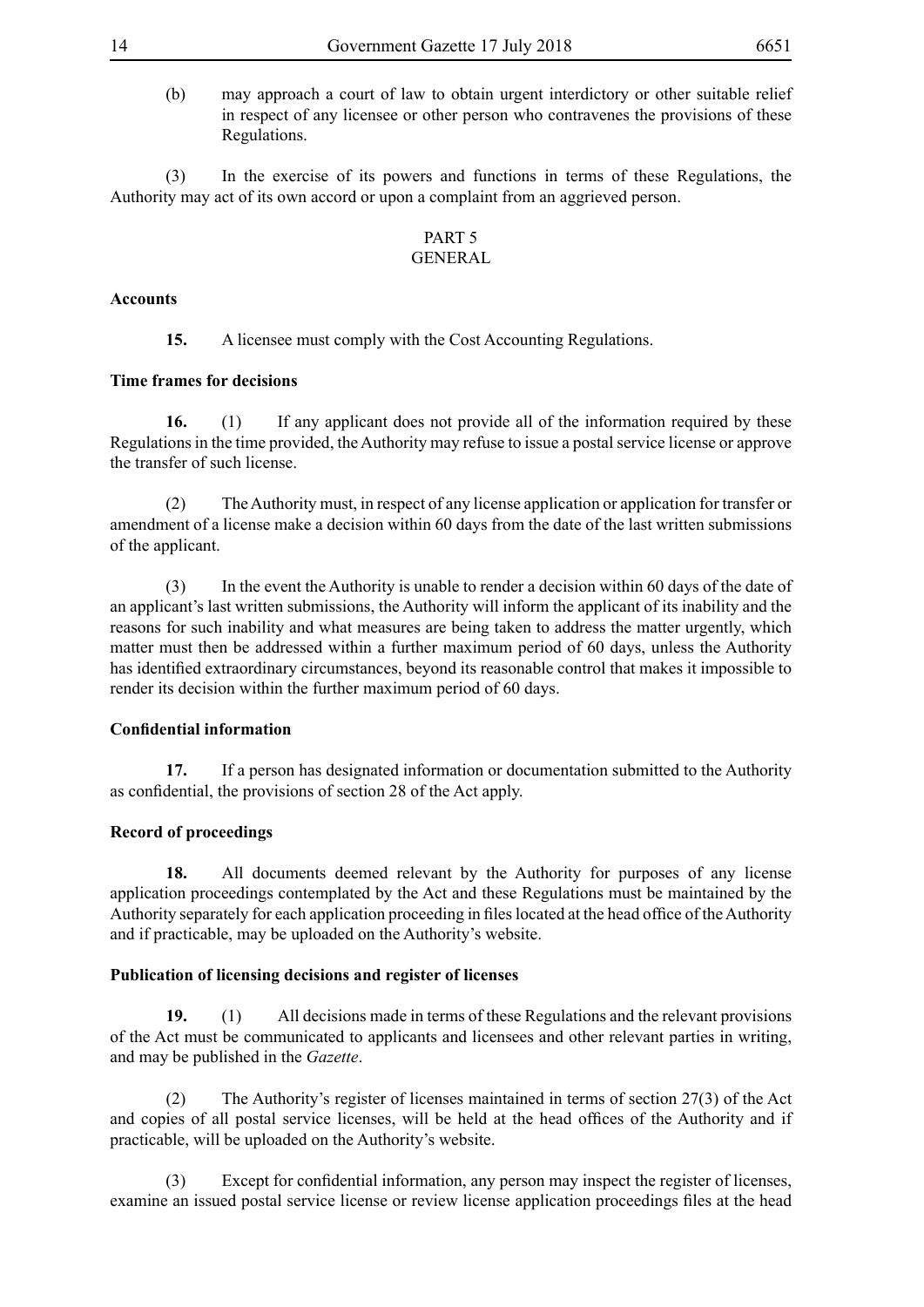offices of the Authority during normal business hours and copies may be made on payment of a fee determined by the Authority.

#### **Reconsideration**

**20.** (1) The Authority may in terms of section 31 of the Act reconsider any decision or order made in terms of these Regulations, within 90 calendar days from the date of making that decision or issuing that order.

(2) Any person (hereinafter "the requesting party") may within 15 days of receiving any decision or order made by the Authority request the Authority in writing to reconsider decision or order subject to the following:

- (a) The requesting party must comprehensively complete **Form 6** (hereinafter "the Reconsideration Form") and submit that form to the Authority within 30 days from date of receipt of the Authority's decision or order.
- (b) The Authority must within three days of receipt of the Reconsideration Form determine whether there are grounds for reconsideration.
- (c) Where there are no valid grounds for reconsideration, the Authority must forthwith notify the requesting party of its decision and close the file pertaining to the dispute.
- (d) Where the Authority considers that the request for reconsideration should be heard, the Authority must provide a copy of the Reconsideration Form to any party with a direct or substantial interest in the matter and simultaneously notify the requesting party of its decision within 7 days from the lapse of the period referred to in paragraph (b).
- (e) A party with a direct or substantial interest referred to in paragraph (d) must deliver a response in writing to the request for reconsideration within a period of 14 days of receipt of the Reconsideration Form.
- (f) Upon receipt of the response referred to in paragraph (e), the Authority must deliver that response to the requesting party and afford that party 14 days from receipt of the response to reply thereto.
- (g) The Authority must thereafter, subject to subregulation (3), make a determination on whether or not to reconsider its decision or order.

(3) The Authority may publish its determination on reconsideration without further submissions having been received, or it may provide an opportunity to the public to provide further written or oral submissions, prior to making a determination contemplated in subregulation  $(2)(g)$ , in a manner stated by the Authority.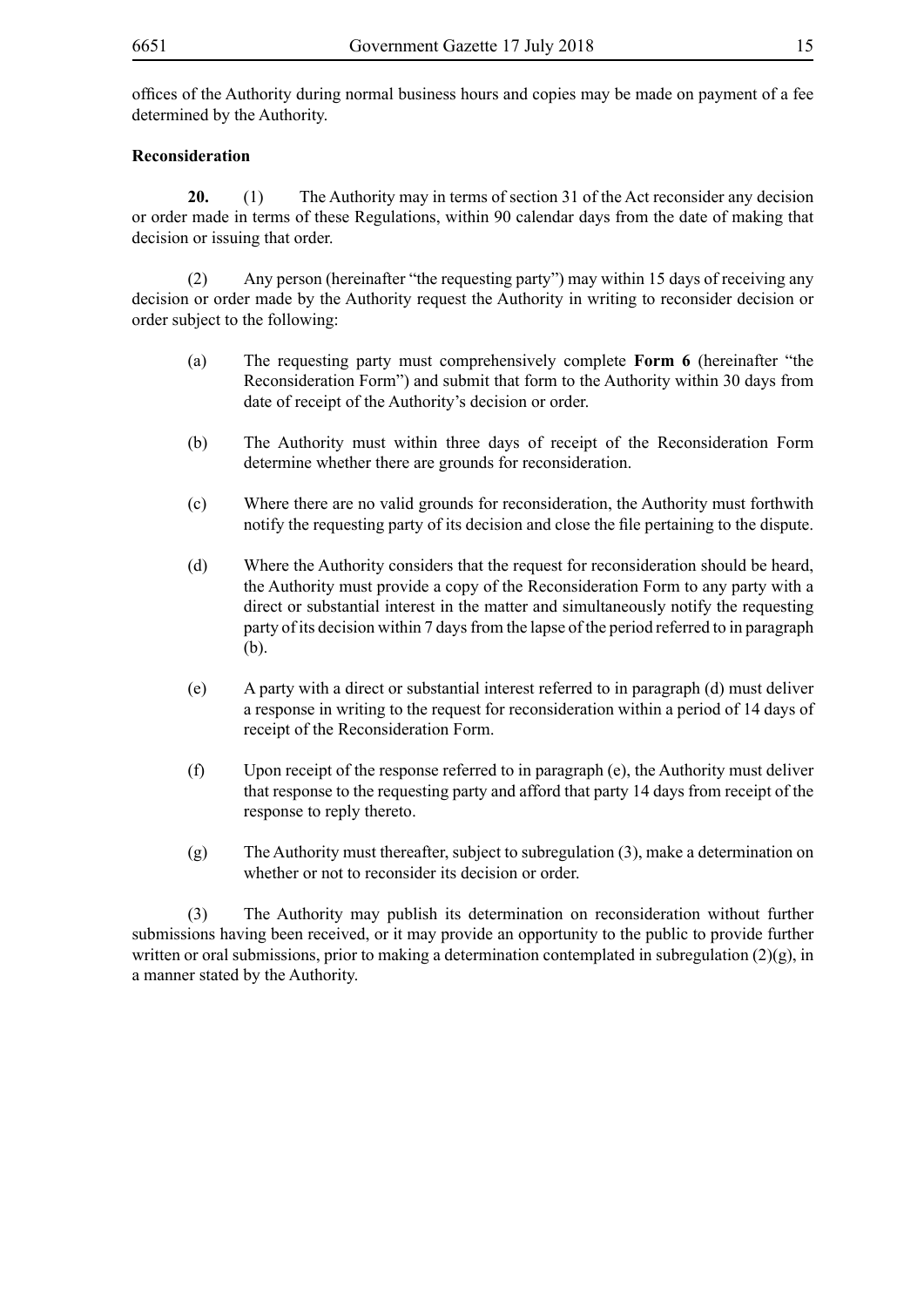#### **CRAN: FORM 1 Regulation 5 Application Form: Public Operator Postal License**

*In terms of the Regulation 5 of these Regulations Namibia Post Limited established by section 2(1) (a) of the Posts and Telecommunications Companies Establishment Act, 1992 (Act No. 17 of 1992) is required to complete this application for a public operator postal license.*

*After completing the form in full, sign it and submit it to the Authority as required by Regulation 6, along with the relevant application fee or proof that the application fee has been paid to the Authority.* 

#### A. APPLICANT

| Applicant (Full and official names)      |  |
|------------------------------------------|--|
| Company Registration Number of Applicant |  |

#### B. CONTACT PERSON

| <b>Contact Person</b><br>(full and official names) |  |
|----------------------------------------------------|--|
| Physical Address                                   |  |
| Postal Address                                     |  |
| Telephone number(s)                                |  |
| Facsimile number(s)                                |  |
| Electronic mail address(es)                        |  |

#### C. OWNERSHIP INTERESTS

| <b>Owner Name</b> | <b>Percentage of Ownership</b> | <b>Nationality</b> |
|-------------------|--------------------------------|--------------------|
|                   |                                |                    |
|                   |                                |                    |
|                   |                                |                    |
|                   |                                |                    |

#### D. FOREIGN OWENRSHIP INTERESTS

Provide full details regarding ownership interest in the license, if any.

# E. TYPES OF SERVICES TO BE PROVIDED

Set out a complete, accurate and concise statement of the postal services you intend to provide, including a description a diagram of the geographical area(s) you intend to cover over the license duration period.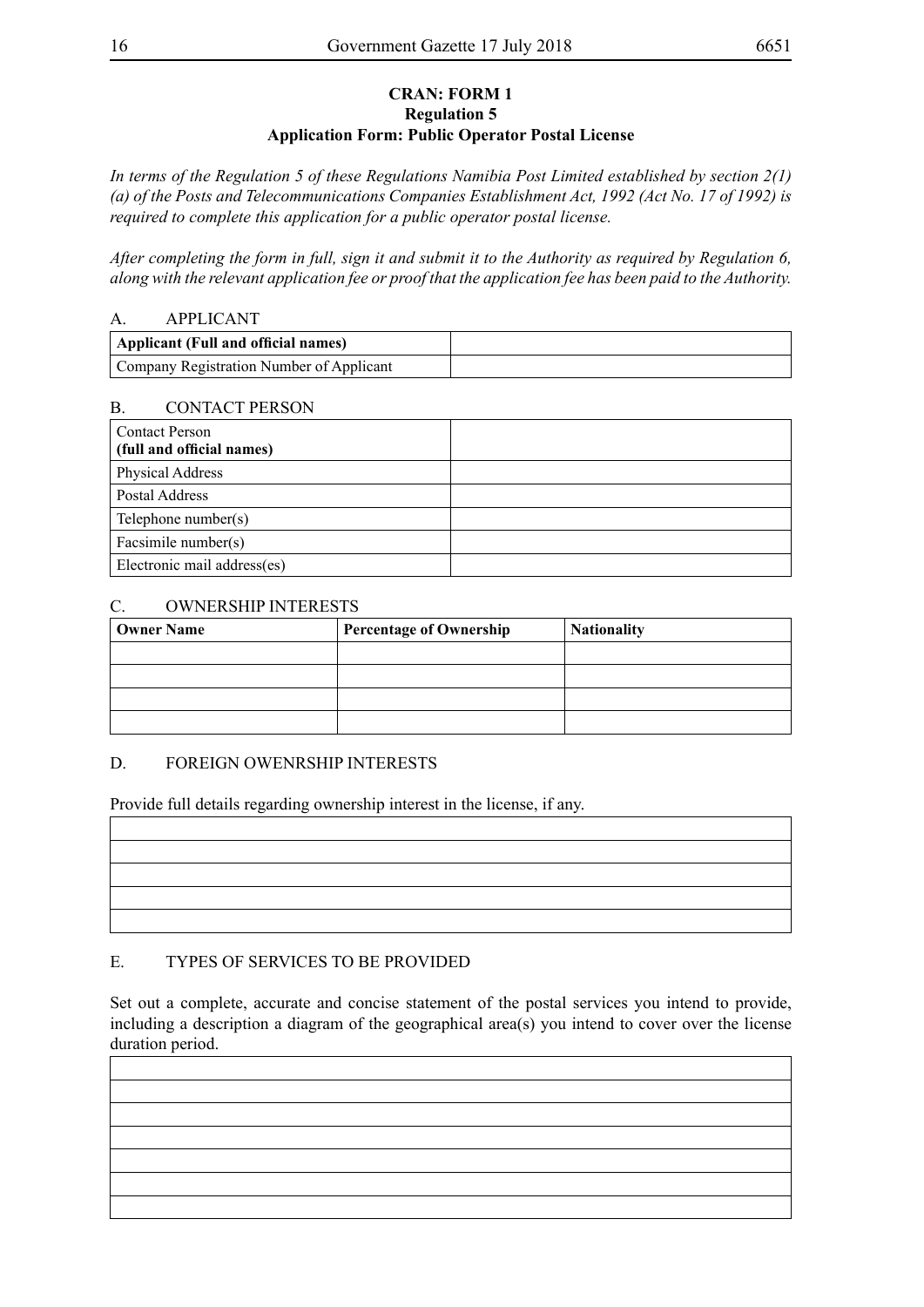#### PLEASE NOTE:

- • A certified copy of the identity document of the members of the Board of Directors should accompany this Application Form.
- If an authorized agent completes the application on behalf of the Applicant, such agent should submit, with the Application Form, a power of attorney, which authorizes him or her to lodge the application on behalf of the Applicant.
- The Authority may request further information or documentation, which must be provided to the Authority at the time and in the manner set out by the Authority`

| Signed by                                            |  |                                                        | in his/her capacity |  |
|------------------------------------------------------|--|--------------------------------------------------------|---------------------|--|
| as                                                   |  | duly authorized and warranting such authority that the |                     |  |
| information herein is true an correct, on the day of |  |                                                        |                     |  |

Signature

#### ACKNOWLEDGEMENT OF RECEIPT BY CRAN

\_\_\_\_\_\_\_\_\_\_\_\_\_\_\_\_\_\_\_\_\_\_\_\_\_\_\_\_\_

| Name      |  |
|-----------|--|
| Date      |  |
| Place     |  |
| Signature |  |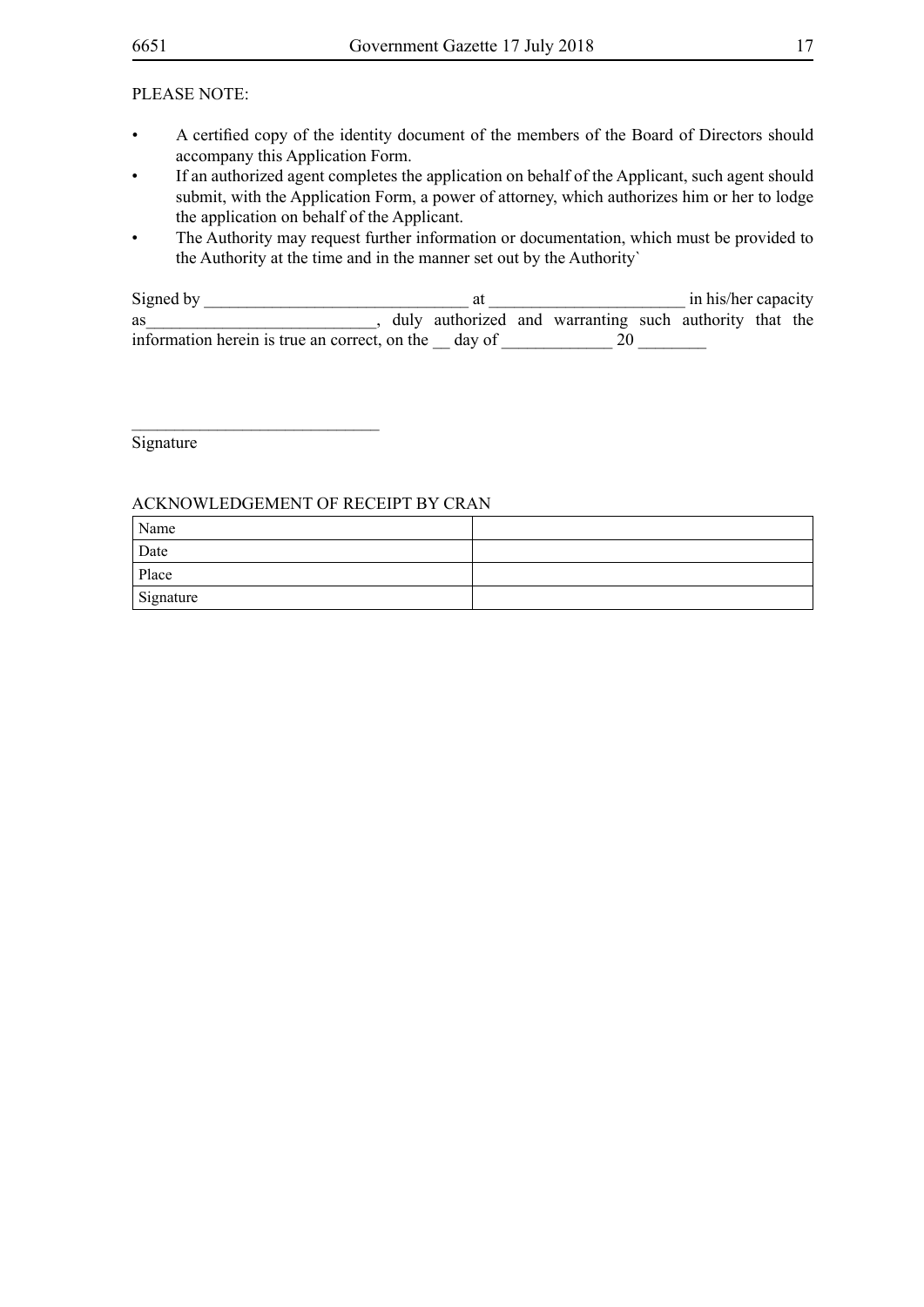#### **CRAN: FORM 2 Regulation 7 Application Form: Courier Service License**

*In terms of the Regulation 6 of these Regulations a person intending to provide a courier service is required to complete this application for a courier service license.*

*After completing the form in full, sign it and submit it to the Authority as required by Regulation 7, along with the relevant application fee or proof that the application fee has been paid to the Authority.* 

#### A. APPLICANT

| Applicant (Full and official names)           |  |
|-----------------------------------------------|--|
| <b>ID</b> or Registration Number of Applicant |  |

#### B. CONTACT PERSON

| <b>Contact Person</b><br>(full and official names) |  |
|----------------------------------------------------|--|
| Physical Address                                   |  |
| Postal Address                                     |  |
| Telephone number(s)                                |  |
| Facsimile number(s)                                |  |
| Electronic mail address(es)                        |  |

#### C. OWNERSHIP INTERESTS

| <b>Owner Name</b> | <b>Percentage of Ownership</b> | <b>Nationality</b> |
|-------------------|--------------------------------|--------------------|
|                   |                                |                    |
|                   |                                |                    |
|                   |                                |                    |
|                   |                                |                    |

#### D. FOREIGN OWNERSHIP INTERESTS

Provide full details regarding ownership interest in the license, if any.

#### E. TYPES OF SERVICES TO BE PROVIDED

Set out a complete, accurate and concise statement of the courier services you intend to provide, including a description a diagram of the geographical area(s) you intend to cover over the license duration period.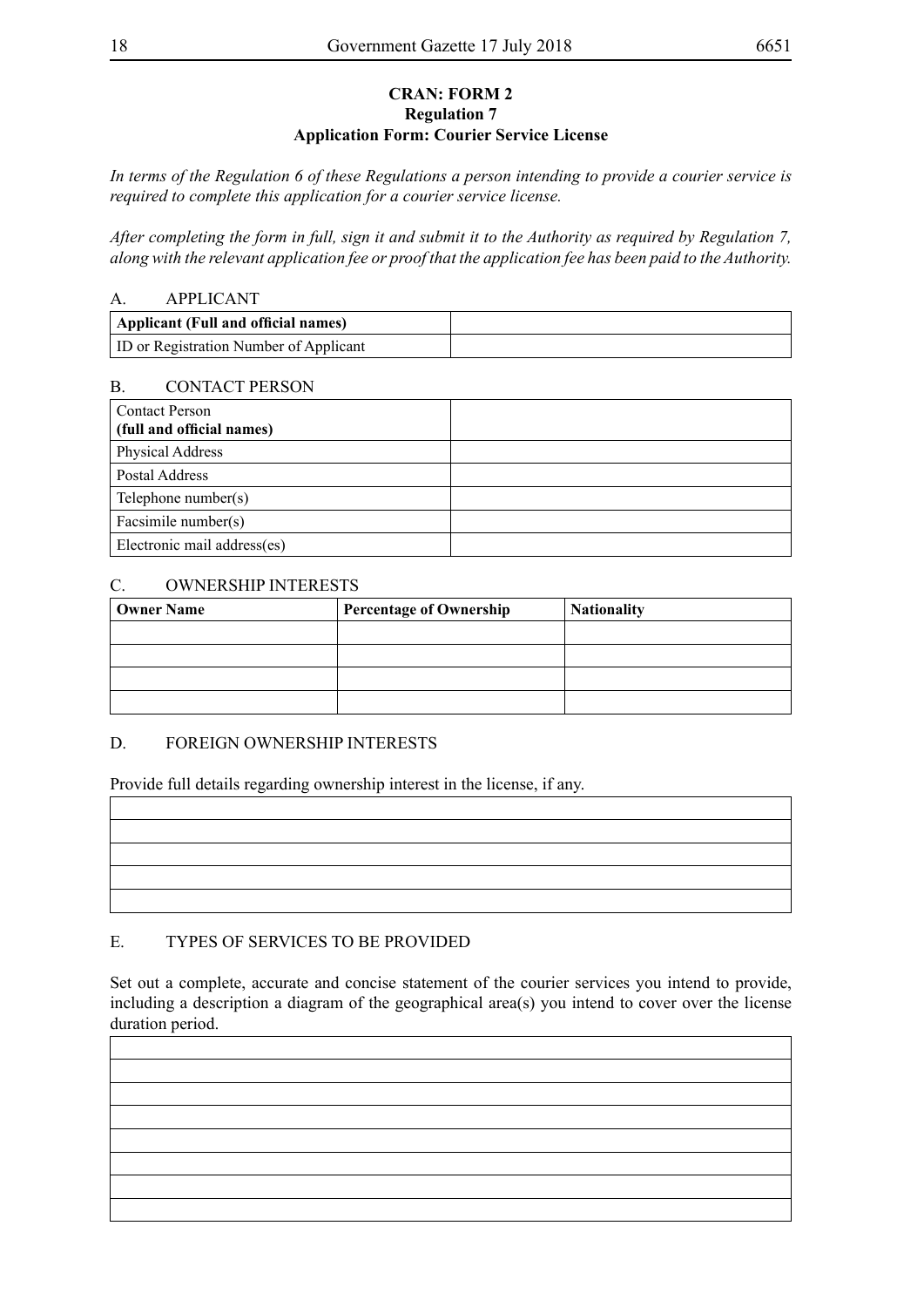#### LEASE NOTE:

- • A certified copy of the identity document of the members of the Board of Directors should accompany this Application Form.
- If an authorized agent completes the application on behalf of the Applicant, such agent should submit, with the Application Form, a power of attorney, which authorizes him or her to lodge the application on behalf of the Applicant.
- The Authority may request further information or documentation, which must be provided to the Authority at the time and in the manner set out by the Authority`

| Signed by                                            |  |                                                        | in his/her capacity |  |
|------------------------------------------------------|--|--------------------------------------------------------|---------------------|--|
| as                                                   |  | duly authorized and warranting such authority that the |                     |  |
| information herein is true an correct, on the day of |  |                                                        |                     |  |

Signature

#### ACKNOWLEDGEMENT OF RECEIPT BY CRAN

\_\_\_\_\_\_\_\_\_\_\_\_\_\_\_\_\_\_\_\_\_\_\_\_\_\_\_\_\_

| Name      |  |
|-----------|--|
| Date      |  |
| Place     |  |
| Signature |  |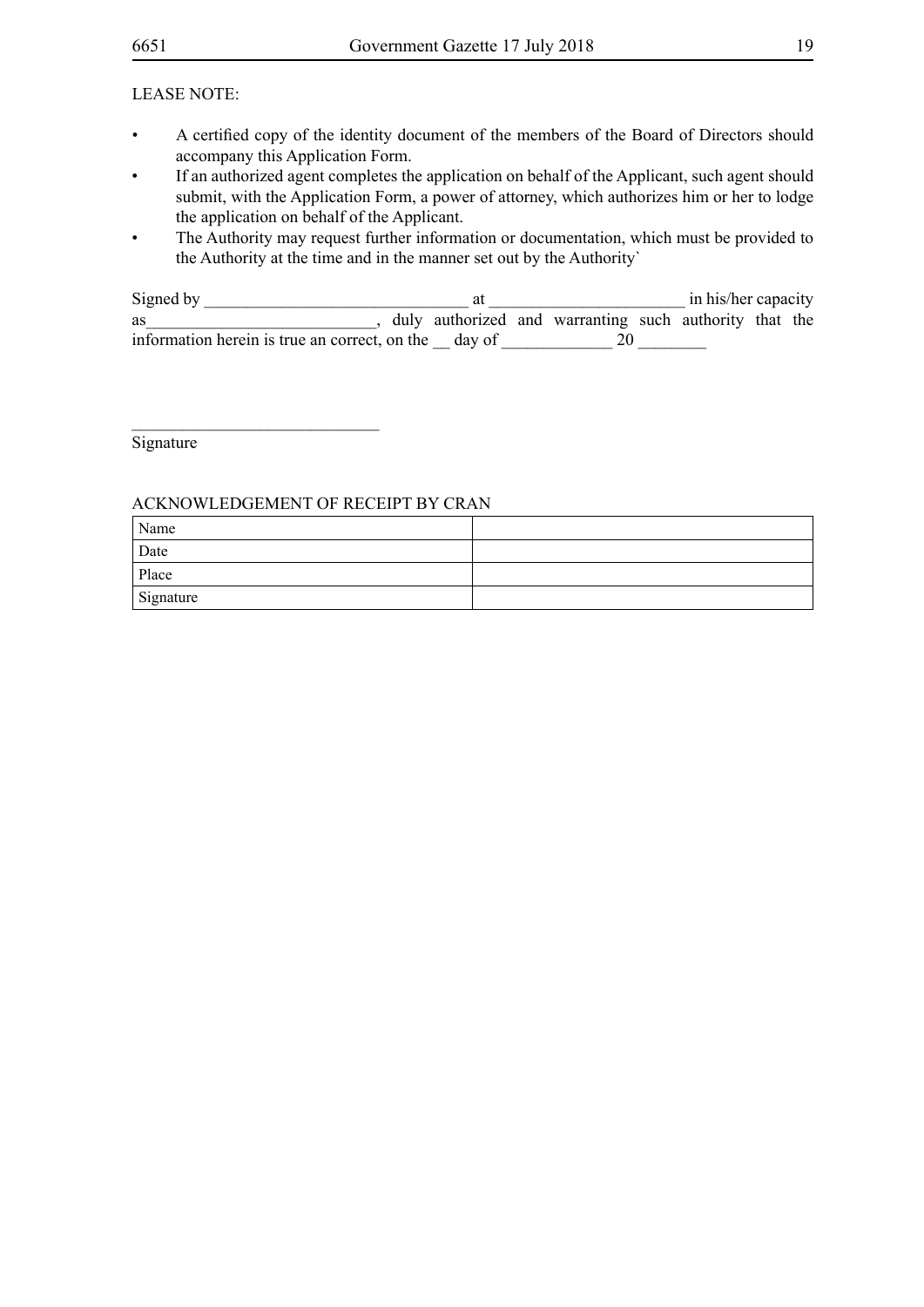#### **CRAN: FORM 3 Regulation 9 Application Form: Renewal of Postal Service License**

*In terms of the Regulation 9 of these Regulations, a person intending to renew a postal service license is required to complete this renewal application form.*

*After completing the form in full, sign it and submit it to the Authority as required by Regulation 9, along with the relevant application fee or proof that the application fee has been paid to the Authority.*

| А.             | <b>LICENSE</b> |  |
|----------------|----------------|--|
| License Type   |                |  |
| License Number |                |  |

#### B. LICENSEE

Licensee ID or Registration

#### C. CONTACT PERSON

| Contact Person (full names) |  |
|-----------------------------|--|
| Physical Address            |  |
| Postal Address              |  |
| Telephone number(s)         |  |
| Facsimile number(s)         |  |
| Electronic mail address(es) |  |

#### D. STATEMENT OF BREACH/ALLEGED BREACH BY LICENSEE

Set out a complete an accurate statement detailing any action taken by the Authority or other entity with competent jurisdiction in relation to any breach or alleged breach by the licensee of the Act, regulations made in terms of the Act, or the licensee's license conditions

#### E. ANY OTHER INFORMATION

Provide any other information you believe might be relevant to the Authority in considering this application.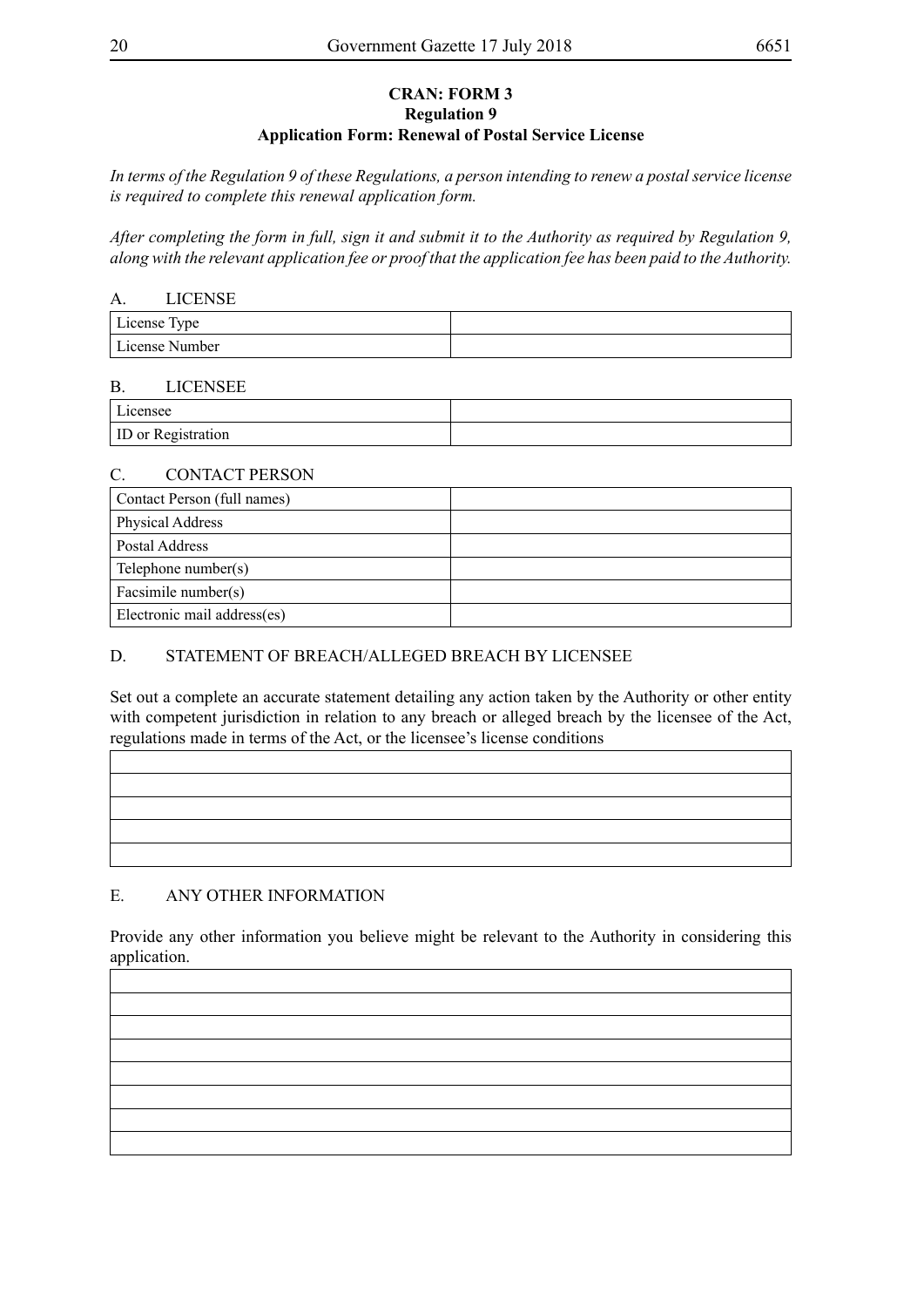#### PLEASE NOTE:

- Certified copies of the Identity documents of the Licensee and contact person should accompany this Application Form;
- If an authorized agent completes the Application on behalf of the Licensee, such agent should submit, with the Application Form, a power of attorney, which authorizes him or her to lodge the application on behalf of the Licensee;
- The Authority may request further information or documentation, which must be provided to the Authority in the time and manner set out by the Authority

Signed by \_\_\_\_\_\_\_\_\_\_\_\_\_\_\_\_\_\_\_ at \_\_\_\_\_\_\_\_\_\_\_\_\_\_\_\_\_\_\_\_\_\_ in his/her capacity as, duly authorized and warranting such authority and warranting that the information provided herein is true and correct, on the day of the  $\frac{1}{20}$ .

Signature

 $\_$ 

#### ACKNOWLEDGEMENT OF RECEIPT BY CRAN

| Name      |  |
|-----------|--|
| Date      |  |
| Place     |  |
| Signature |  |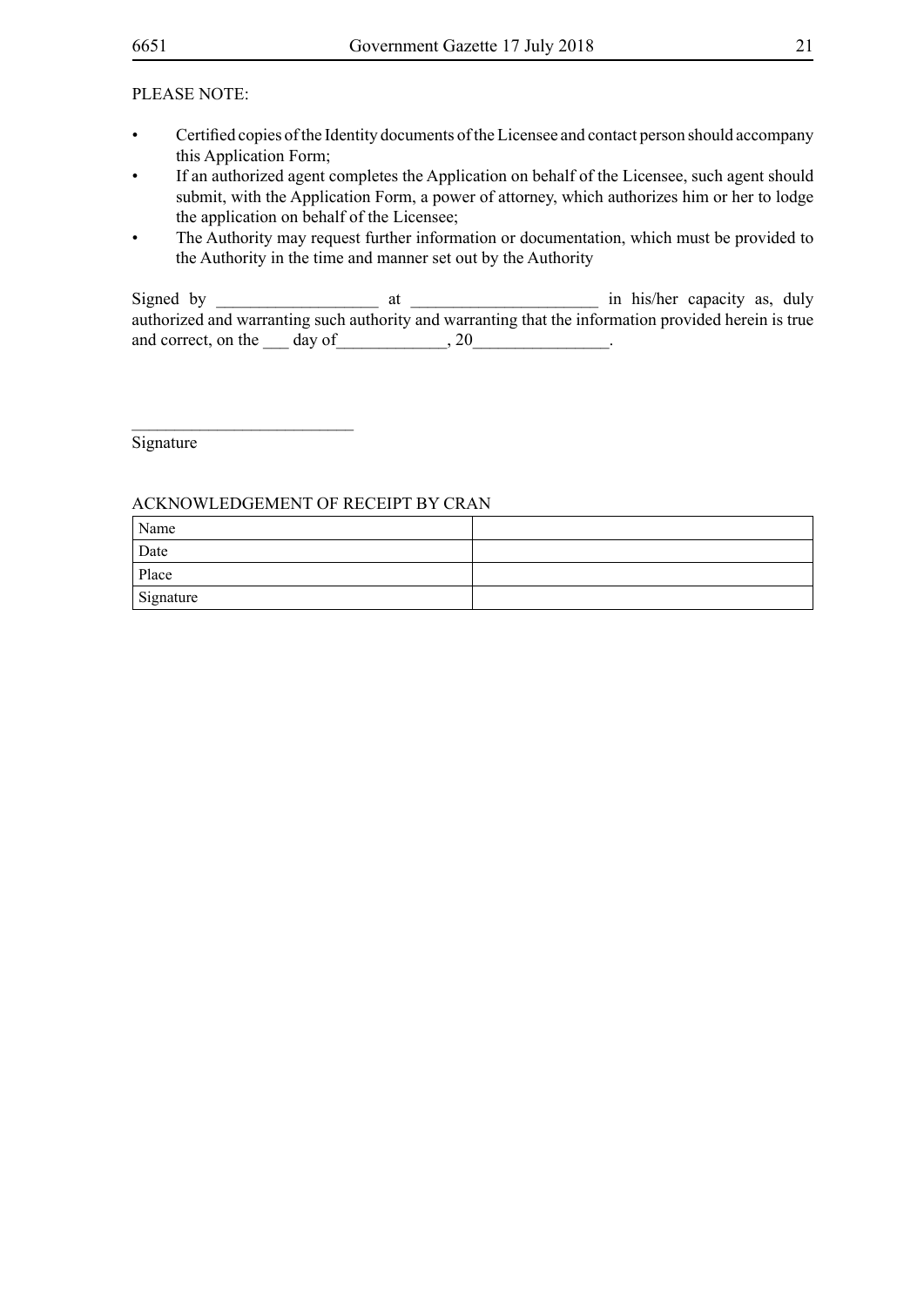#### **CRAN: FORM 4 Regulation 10 Application Form: Transfer of Postal Service License**

*In terms of Regulation 10 of these Regulations, a licensee intending to transfer its license or transfer control of its license must submit an application to the Authority on this form. .*

*After completing the form, sign it and submit it to the Authority as required by Regulation 10 along with the relevant application fee or proof that the application fee has been paid to the Authority.* 

#### A. LICENSE

Set out details of the license and attach copy of the license.

| License Type   |  |
|----------------|--|
| License Number |  |

#### B. LICENSEE

| Licensee                                     |  |
|----------------------------------------------|--|
| <b>ID</b> or Registration Number of Licensee |  |

#### C. CONTACT PERSON

| Contact Person (full and official names) |  |
|------------------------------------------|--|
| Physical Address                         |  |
| Postal Address                           |  |
| Telephone number(s)                      |  |
| Facsimile number(s)                      |  |
| Electronic mail address(es)              |  |

#### D. TRANSFEREE

| 'Transferee                                    |  |
|------------------------------------------------|--|
| <b>ID</b> or Registration Number of Transferee |  |

#### E. CONTACT PERSON

| Contact Person (full and official names) |  |
|------------------------------------------|--|
| Physical Address                         |  |
| Postal Address                           |  |
| Telephone number(s)                      |  |
| Facsimile number(s)                      |  |
| Electronic mail address(s)               |  |

#### SIGNATURE

#### ACKNOWLEDGEMENT OF RECEIPT BY CRAN

\_\_\_\_\_\_\_\_\_\_\_\_\_\_\_\_\_\_\_\_\_\_\_\_\_\_\_\_\_\_\_\_\_\_\_

| Name      |  |
|-----------|--|
| Date      |  |
| Place     |  |
| Signature |  |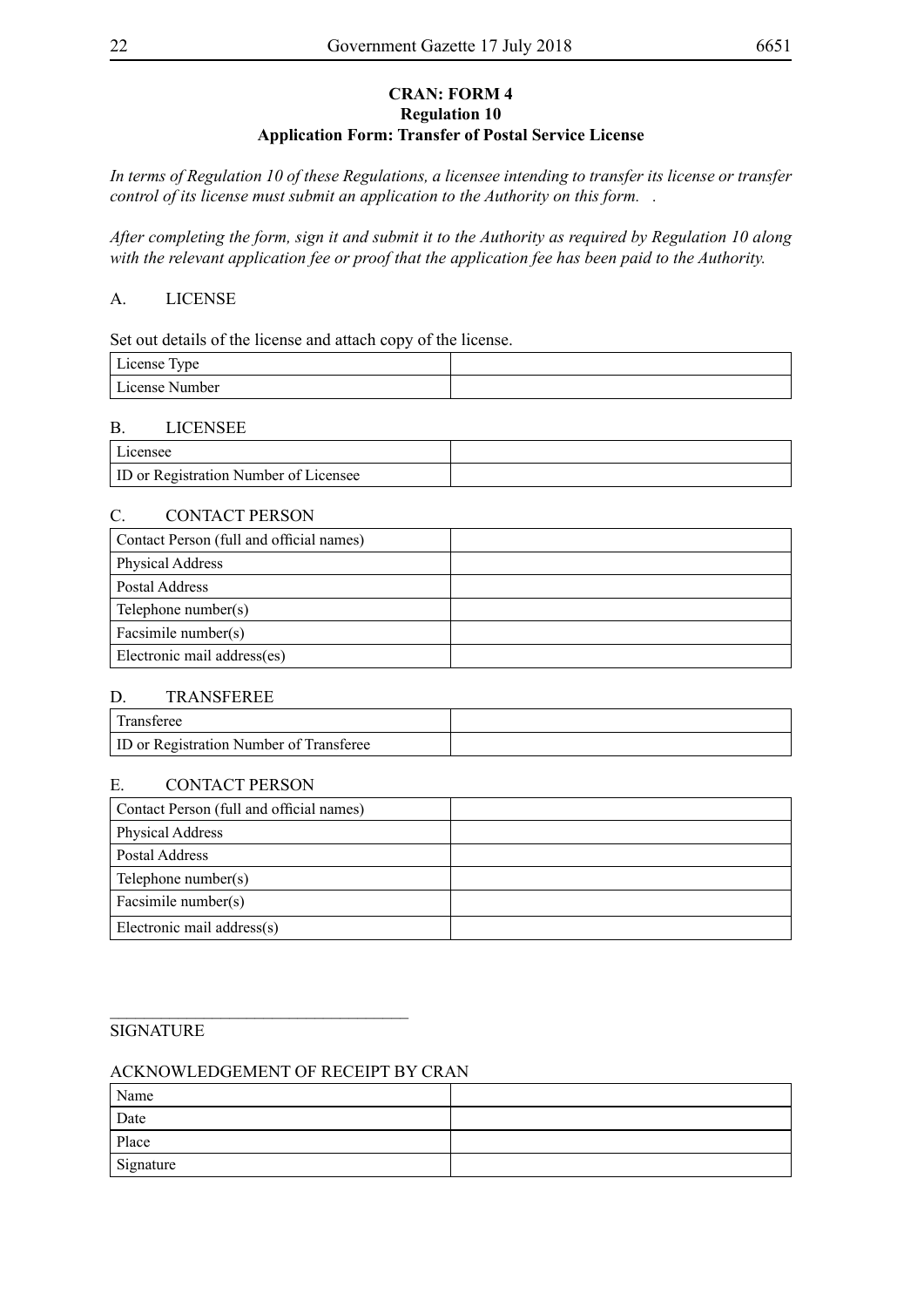#### **CRAN: FORM 5 Regulation 12 Application Form: Amendment of Postal Service License**

*In terms of Regulation 12 of these Regulations a licensee seeking to amend its license must submit an application to the Authority on this form. .*

*After completing the form, sign it and submit it to the Authority as required by Regulation 12 along with the relevant application fee or proof that the application fee has been paid to the Authority.* 

#### A. LICENSE

Set out details of the license and attach a copy of the license.

| $\mathbf{r}$ .<br>$\sim$<br>  License Type |  |
|--------------------------------------------|--|
| License Number                             |  |

#### B. LICENSEE

| Licensee                                     |  |
|----------------------------------------------|--|
| <b>ID</b> or Registration Number of Licensee |  |

#### C. CONTACT PERSON

| Contact Person (full an official names) |  |
|-----------------------------------------|--|
| <b>Physical Address</b>                 |  |
| Postal Address                          |  |
| Telephone number(s)                     |  |
| Facsimile number(s)                     |  |
| Electronic mail address(es)             |  |

#### D. AMENDMENT

Set out a complete accurate and concise statement of the proposed amendment.

#### E. REASON FOR THE PROPOSED AMENDMENT

Set out a complete, accurate and concise statement of the reason for the proposed amendment.

#### F. ANY OTHER INORMATION

Provide any other information you believe might be relevant to the Authority in considering this application.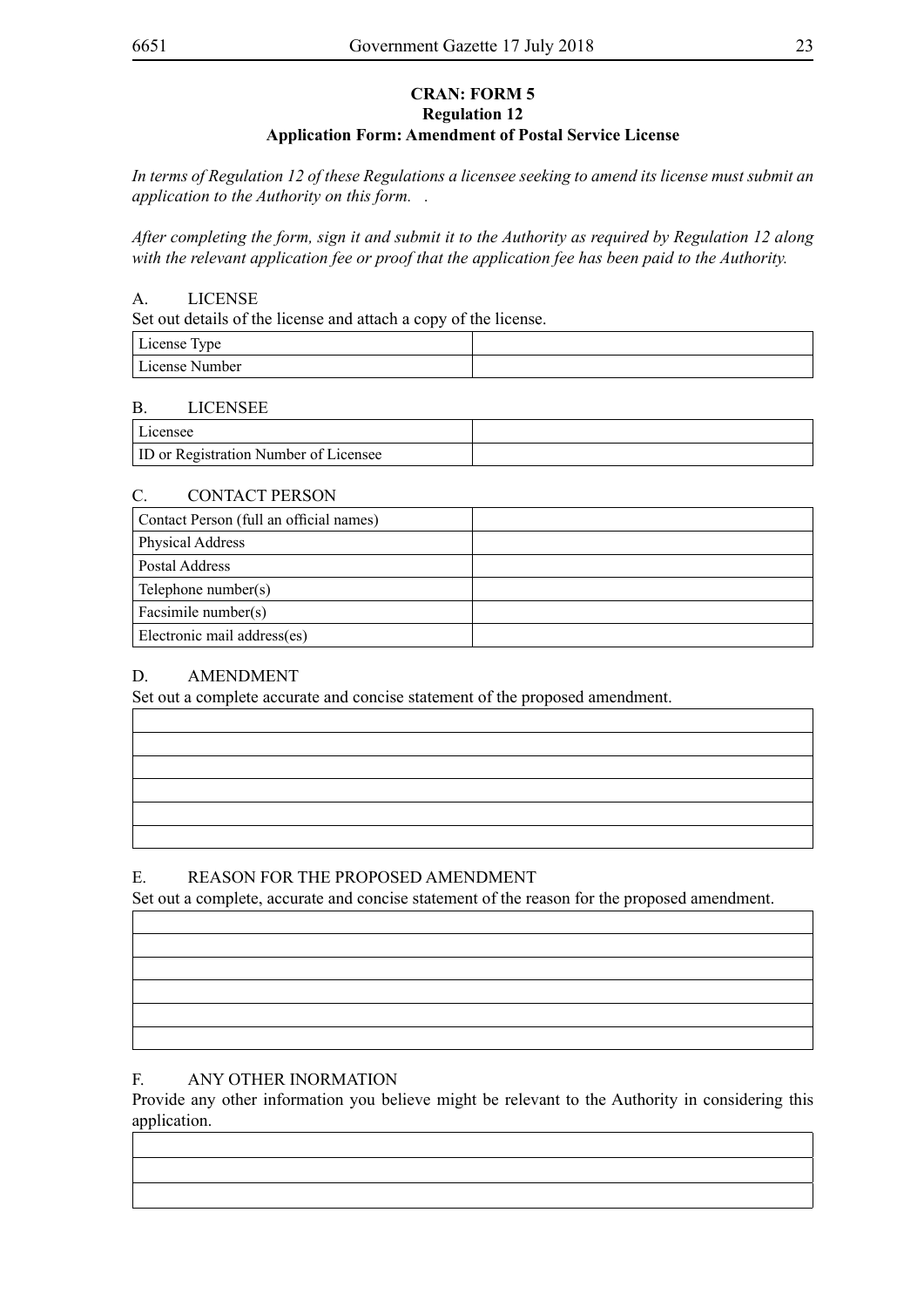#### PLEASE NOTE:

- Certified copies of the identity documents of the Licensee and contact person should accompany this Application Form;
- If an authorized agent completes the Application on behalf of the Licensee, such agent should submit, with the Application Form, a power of attorney, which authorizes him or her to lodge the application on behalf of the Licensee.
- The Authority may request further information or documentation, which must be provided to the Authority on the time and manner set out by the Authority.

| Signed by |                                                                  |        | in his/her capacity |
|-----------|------------------------------------------------------------------|--------|---------------------|
| as        | duly authorized and warranting such authority and warranting     |        |                     |
|           | that the information provided herein is true and correct, on the | day of |                     |

#### **Signature**

 $\overline{\phantom{a}}$  , where  $\overline{\phantom{a}}$  , where  $\overline{\phantom{a}}$  , where  $\overline{\phantom{a}}$ 

#### ACKNOWLDGEMENT OF RECIPIENT BY CRAN

| Name      |  |
|-----------|--|
| Date      |  |
| Place     |  |
| Signature |  |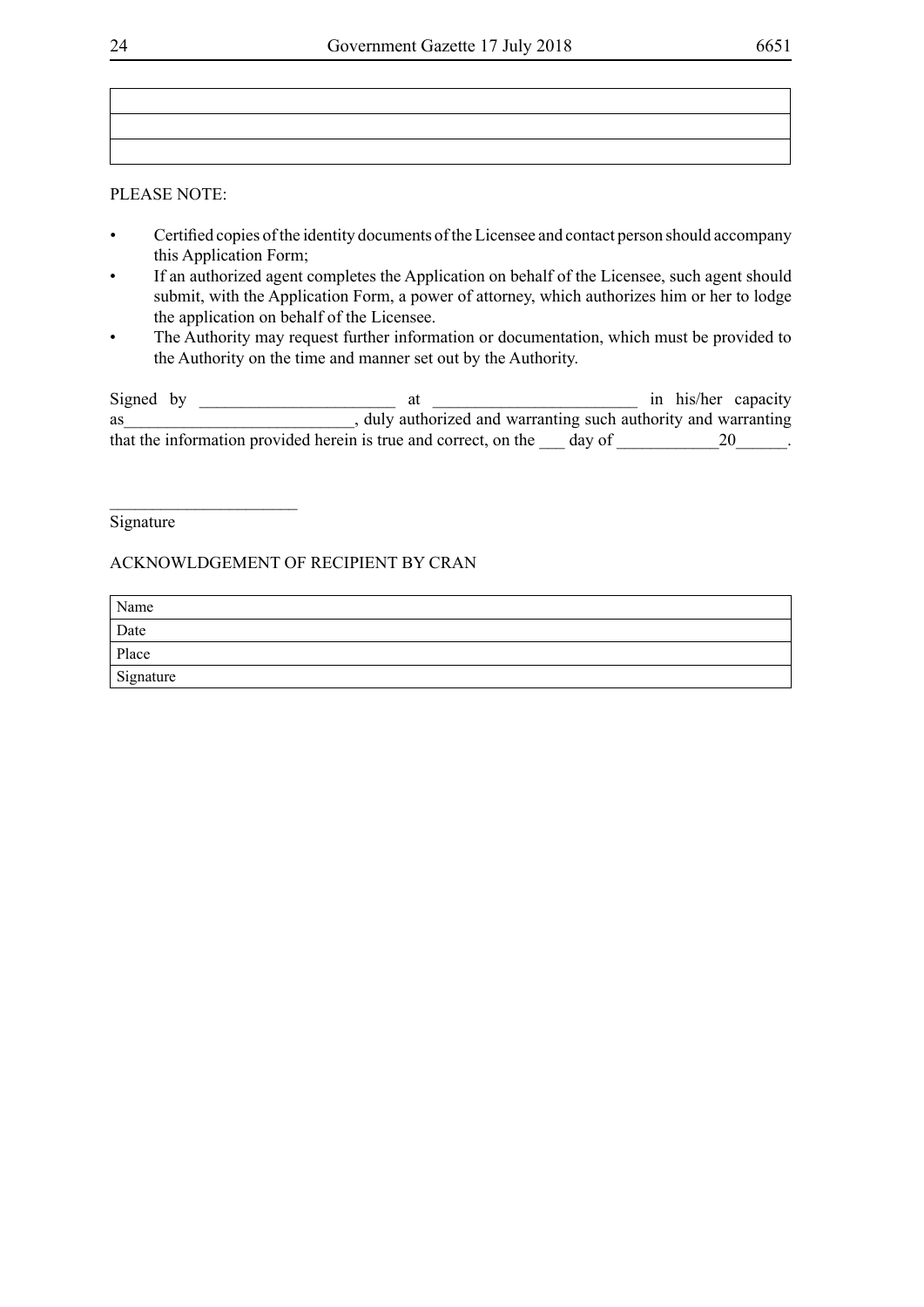#### **CRAN: FORM 6 Regulation 20 Reconsideration Form**

In terms of regulation 20 of these Regulations, applications for reconsideration must be submitted on this form within thirty (30) days from date of receipt of the Authority's decision.

A. APPLICANT

| Electronic mail                                 |
|-------------------------------------------------|
|                                                 |
| B. CONTACT PERSON (IF DIFFERENT FROM APPLICANT) |
|                                                 |
|                                                 |
| Telephonenumber(s):                             |
|                                                 |
| Electronic mail                                 |
| $address(es)$ :                                 |
| <b>C. RESPONDENT</b>                            |
| Respondent:                                     |
| $Contoot\, Daraon$                              |

| <b>Contact Person:</b> |  |
|------------------------|--|
| Physical Address:      |  |
| Postal Address:        |  |
| Telephone number(s):   |  |
| Facsimile number(s):   |  |
| Electronic mail        |  |
| $address(es)$ :        |  |

#### D. SUMMARY OF GROUNDS FOR RECONSIDERATION

Provide an accurate and concise statement of the grounds illustrating why the Authority should reconsider its decision.

#### **E. RELIEF SOUGHT**

Provide a clear and concise statement of the specific relief or remedy sought.